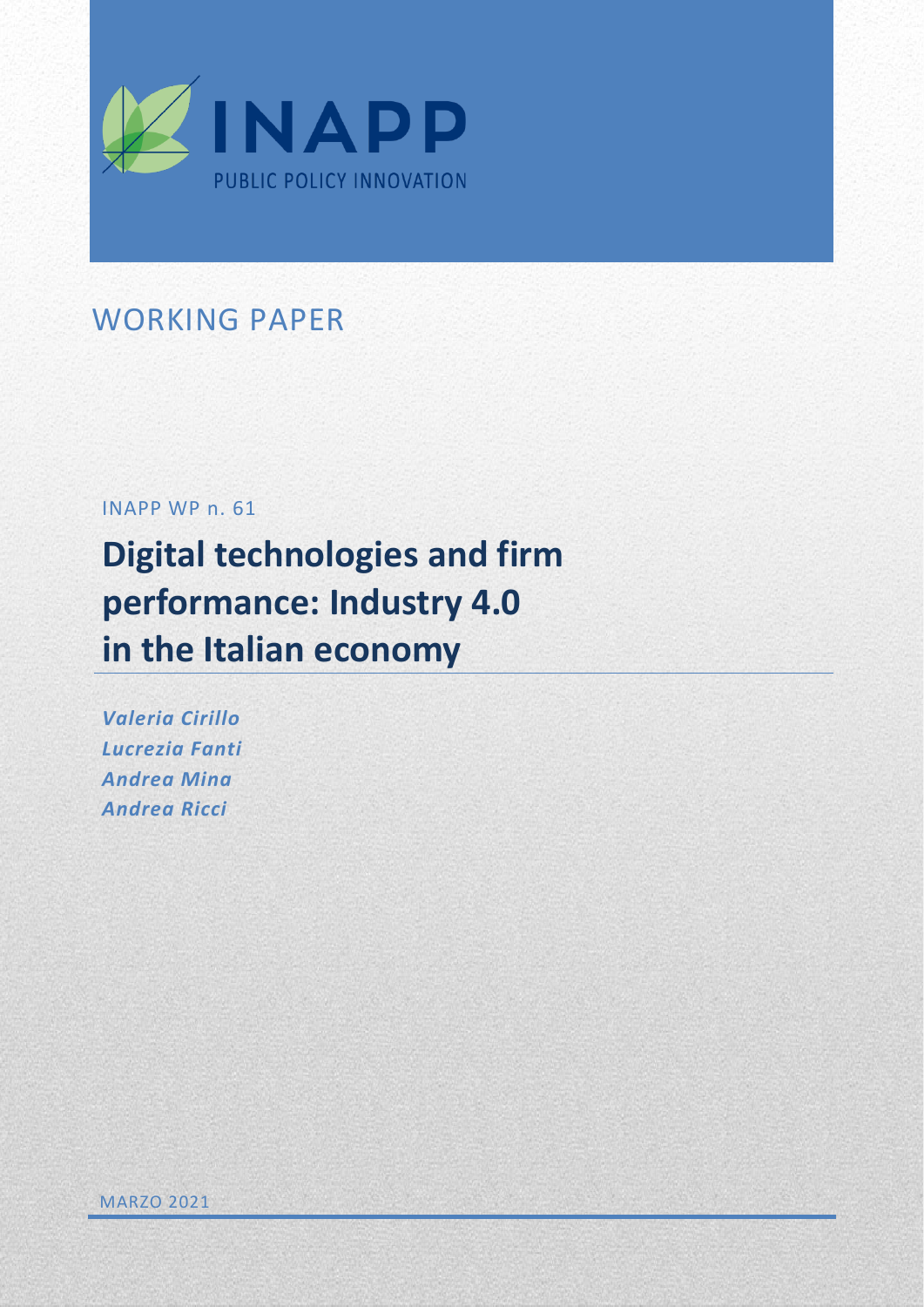# **Digital technologies and firm performance: Industry 4.0 in the Italian economy**

#### **Valeria Cirillo**

*Università degli studi di Bari "Aldo Moro", Dipartimento di Scienze politiche, Bari Institute of Economics, Scuola Superiore Sant'Anna, Pisa [valeria.cirillo@uniba.it](mailto:valeria.cirillo@uniba.it)*

#### **Lucrezia Fanti**

*Istituto nazionale per l'analisi delle politiche pubbliche (INAPP), Roma Institute of Economics and EMbeDS, Scuola Superiore Sant'Anna, Pisa [l.fanti.ext@inapp.org](mailto:l.fanti.ext@inapp.org)*

#### **Andrea Mina**

*Institute of Economics and EMbeDS, Scuola Superiore Sant'Anna, Pisa Centre for Business Research, University of Cambridge, Cambridge [andrea.mina@santannapisa.it](mailto:andrea.mina@santannapisa.it)*

### **Andrea Ricci**

*Istituto nazionale per l'analisi delle politiche pubbliche (INAPP), Roma [an.ricci@inapp.org](mailto:an.ricci@inapp.org)*

MARZO 2021

The opinions expressed here reflect only the authors' views. The INAPP (Istituto nazionale per l'analisi delle politiche pubbliche) is not responsible for any use that can be made of the present results. Further usual disclaimers apply.

CONTENTS: 1. Introduction.  $- 2$ . Background literature.  $- 3$ . Data and descriptive statistics; 3.1 Descriptive statistics. – 4. Econometric strategy. – 5. Results; 5.1 Heterogeneity of effects by firm size; 5.2 Heterogeneity of effects by firm age. – 6. Conclusions. – Appendix. – References

| Corso d'Italia 33  | Tel. +39 06854471    |               |
|--------------------|----------------------|---------------|
| 00198 Roma, Italia | Email: urp@inapp.org | www.inapp.org |

#### **INAPP – Istituto nazionale per l'analisi delle politiche pubbliche**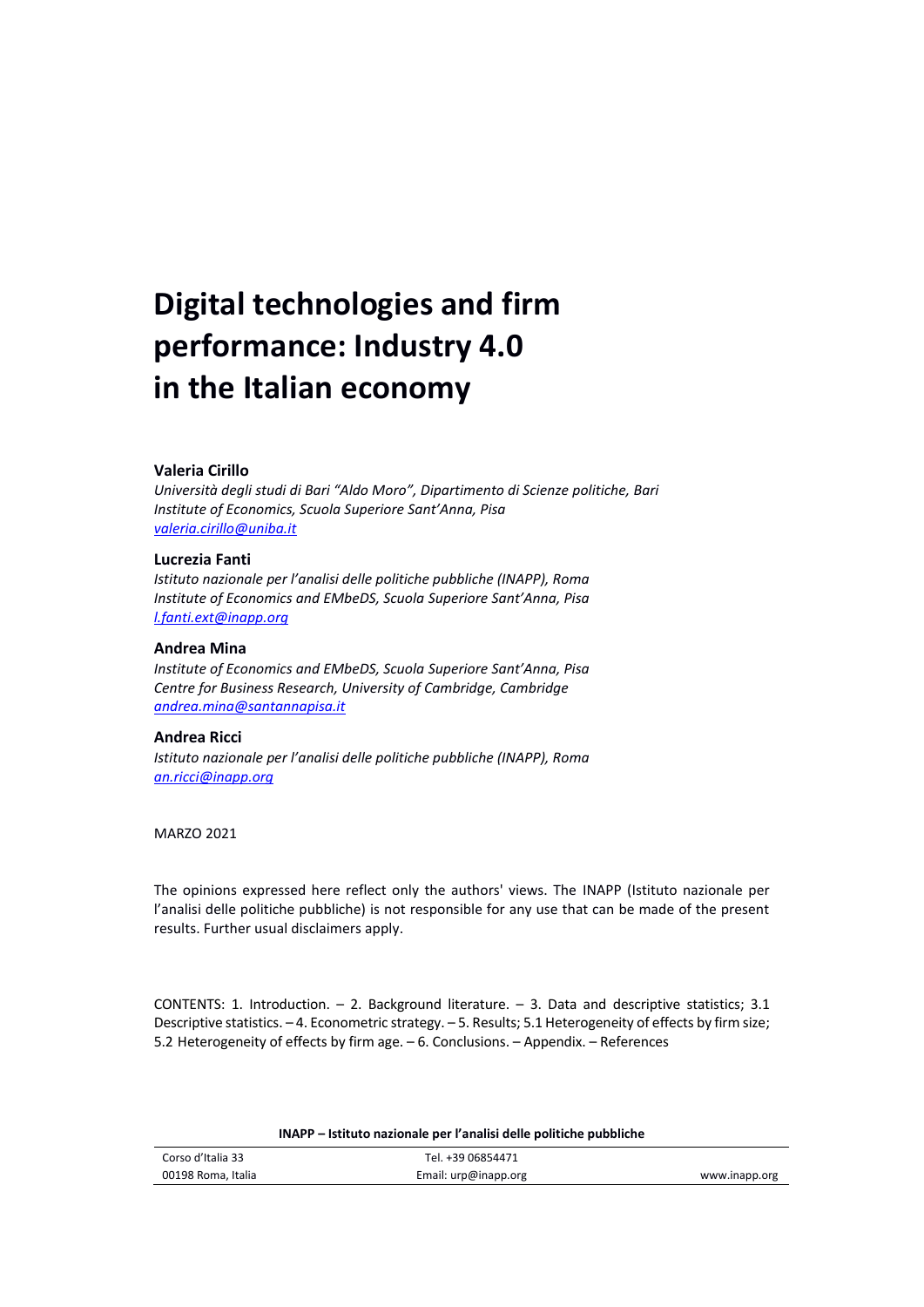## ABSTRACT

# **Digital technologies and firm performance: Industry 4.0 in the Italian economy**

New digital technologies can generate substantial gains for adopting businesses. In this paper we put to the test the effects that these technologies have on firm performance. More specifically, we analyse the impact of new technologies associated with the Industry 4.0 paradigm on labour productivity, average wages and sales growth. The analysis is based on data drawn from *Rilevazione Imprese e Lavoro* (RIL) Survey run by the Inapp (Istituto nazionale per l'analisi delle politiche pubbliche) on a large representative sample of Italian firms. We merge Inapp data with Orbis archive data covering the period 2010- 2014-2018. By applying a Diff-in-Diff methodology, we show that the adoption of digital technologies exerts positive effects on labour productivity, wages and sales. The positive impact is strong across performance outcomes for small and medium-size firms, even though the effects appear to be concentrated among more mature rather than younger firms. These results are robust to the unobserved heterogeneity and endogeneity issues.

**KEYWORDS**: digital technologies, Industry 4.0, firm performance, labour productivity, wages

**JEL CODES**: D20, L23, O33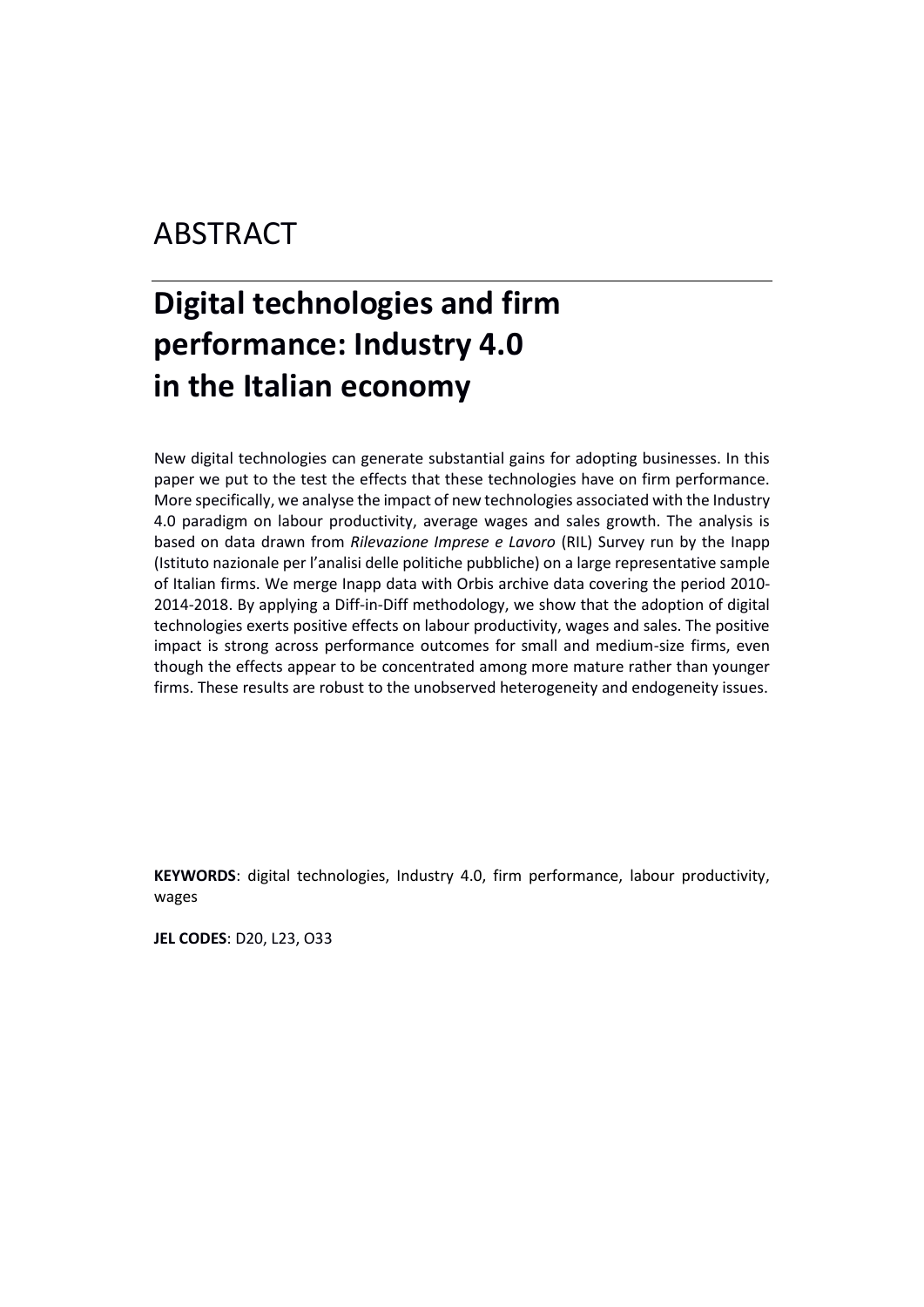## **1. Introduction**

There are great expectations on the performance-enhancing effects of investments in new digital technologies (Syverson 2011; Brynjolfsson and McAfee 2014). Digital technologies should enable firms to improve business processes, to automate routine tasks and to reduce costs of interactions with suppliers and customers, thus increasing firm productivity (Bartel *et al.* 2007; Akerman *et al.* 2013; Graetz and Michaels 2018). However, empirical evidence at the firm levels is still scant (NAS 2017; Raj and Seamans 2019). Moreover, the available evidence is overwhelmingly focused on robotics, which is only one of a broader cluster of new enabling technologies (Martinelli *et al.* 2021) and is not unanimous in reflecting the revolutionary expectations placed on this new production paradigm (Acemoglu *et al.* 2014; DeStefano *et al.* 2018; Cette *et al.* 2017; Gal *et al.* 2019).

The links between adoption of digital technologies and productivity are complex, and their empirical identification has remained a challenge because of the scarcity of appropriate microdata (Raj and Seamans 2019). This has made the analysis of firm-level effects of adoption difficult or altogether impossible in many economic contexts. This is unfortunate because only the use of firm-level data can shed light on productivity and performance dynamics of today's businesses, so that management can make informed strategic decisions and policy-makers design suitable measures to support technical change and/or adapt to possible unanticipated consequences of the digital transformation of production.

In this paper we aim to contribute to this research agenda and help to fill the gap in the micro-level evidence on the performance effects of new digital technologies. By using new and original data on a large sample of Italian firms, we assess how and to which extent new digital technologies (Internet of Things, Robotics, Big Data Analytics, Augmented Reality, and Cybersecurity) affect labour productivity, (average) wages and firm growth. The data are drawn from the *Rilevazione Imprese e Lavoro* (RIL for short), run by the Inapp (Istituto nazionale per l'analisi delle politiche pubbliche). We exploit specific questions contained in the 2018 wave of the survey, which collected detailed information on investments in digital technologies associated with the so called 'Industry 4.0' paradigm (Kagermann *et al.* 2013) in a representative sample of Italian firms. We merge these data with Orbis archive records over the period 2010-2014-2018 and obtain a panel of approximately 3,000 firms. We explore the relationship between technology adoption, productivity and wage performance, and run further tests to evaluate whether the introduction of Industry 4.0 (I4.0) technologies is associated with firm growth. A Diff-in-Diff approach allows us to mitigate concerns for unobserved heterogeneity and endogeneity. To foreshadow our main results, we find that the adoption of digital technologies exerts a positive effect on labour productivity, average wages and sales. In the terms of magnitude of the effect, the largest increment is recorded on productivity. Moreover, the positive impact of I4.0 appears to be especially strong for small and medium-size firms.

In section 2 we review the relevant literature. In section 3 we describe the data and provide initial insights from descriptive statistics. Section 4 illustrates our econometric strategy. Section 5 presents our main results and sensitivity analyses by firm size and firm age. Section 6 brings the contribution to a close by reflecting on the limitations of the study, on the possible lines of future research, and on the broader implications of our findings.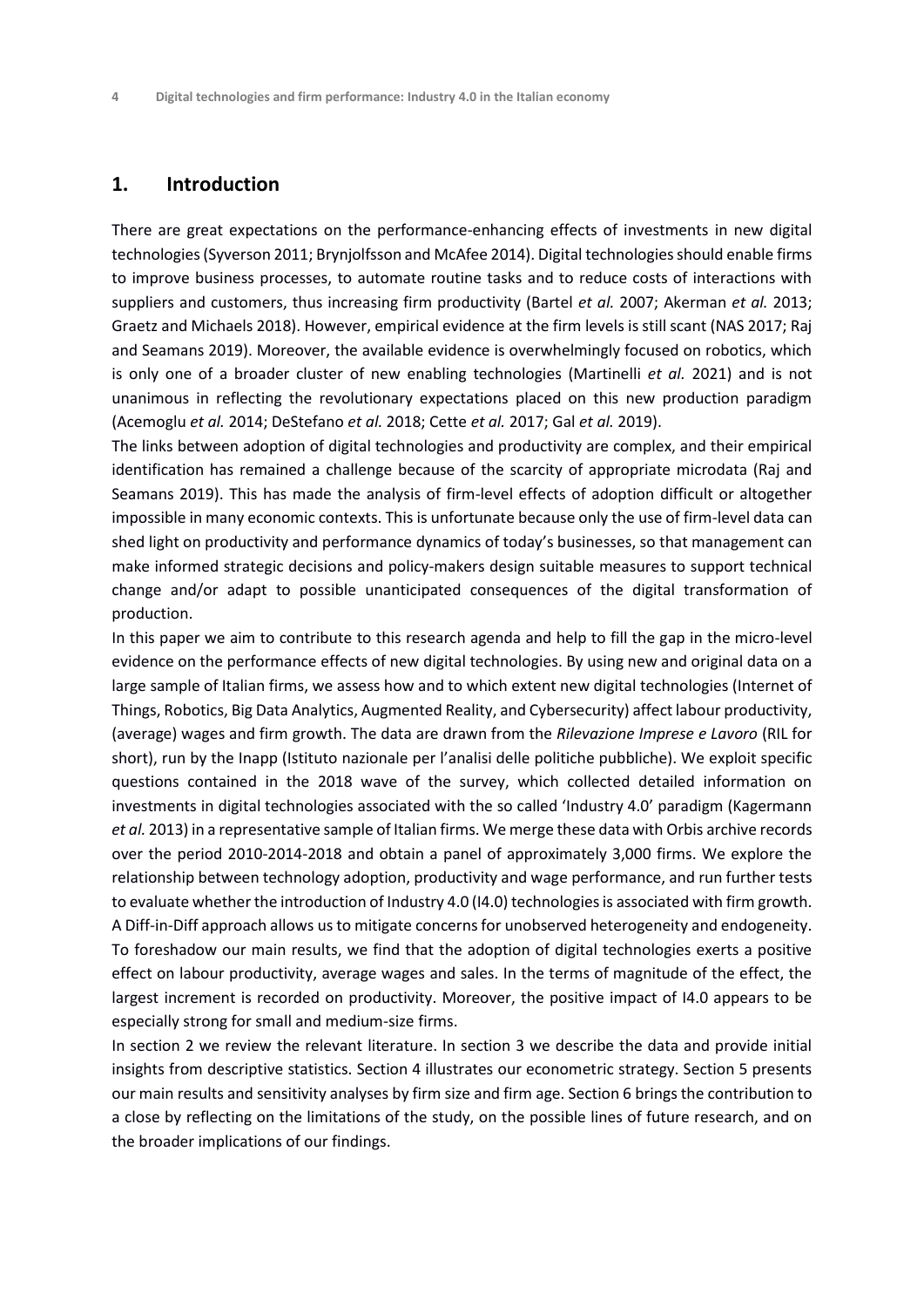## **2. Background literature**

Since the emergence of the ICT revolution, the complex interplay between advanced technologies and the dynamics of productivity, wages and employment has been the subject of a vast theoretical and empirical economic literature (Greenwood *et al.* 1997; Jorgenson 2001; Bresnahan *et al.* 2002; Brynjolfsson and Hitt 2003)<sup>1</sup>. The introduction of newer digital technologies and their convergence into a broader set of production and service delivery processes adds to the renewed interest in the role and effects of information technology in contemporary economic systems and their growth (Acemoglu *et al.* 2014).

It is indeed important to bear in mind the broad context of this debate, because the diffusion of digital technologies in many advanced economies has been accompanied by a significant slowdown in labour productivity growth and a decoupling between productivity and wage growth, with consequent distributional issues, such as the persistent decline in aggregate wage share (ILO and OECD 2015; OECD 2018; IMF 2017). Many contributions have been proposed in the literature on the technological drivers of these macroeconomic dynamics, through both theoretical and empirical investigations (Acemoglu 1998, 2002; Karabarbounis and Neiman 2014; Schwellnus *et al.* 2018; Pak and Schwellnus 2019). Evidence of these phenomena is also reflected in heterogeneous patterns of functional income distribution at both sector level (De Serres *et al.* 2001; Alvarez- Cuadrado *et al.* 2018; Beqiraj *et al.* 2019) and firm level (Schwellnus *et al.* 2018), with different paces of growth observed for labour productivity and for wages (Schwellnus *et al.* 2017).

Interestingly, the slowdown of aggregate productivity growth has been proceeding against increased adoption of new digital technologies, and this highlights a puzzling interplay between the new technologies and the aggregate performance patterns of economic systems. The weak aggregate productivity gains deriving from the increasing digitalization process of advanced economies has been defined as the "*modern productivity paradox*" (Gordon 2012; Acemoglu *et al.* 2014; Brynjolfsson *et al.* 2017).

Recent studies (see for example OECD 2018 and 2019) have pointed out how the discrepancy between digitalization and the effective productivity gains from such process may be due to deficiencies in key complementarities related to the diffusion of digital technologies, such as: i) complementarities among different technologies (Carlaw and Lipsey 2002); ii) complementarities at the level of firm capabilities, including managerial and organizational practices, adaptive routines, absorptive capacity (in line with Cohen and Levithal 1990; Winter 2003; Dosi *et al.* 2000); and iii) complementarities between policies with different objectives (OECD 2018). The weaker productivity dynamics has also led to a slowdown in average wage growth, especially in those economies where "decoupling" had already been observed during the past decades (OECD 2018), with a certain degree of dispersion of both productivity and wage dynamics at a firm-level (Berlingieri *et al.* 2017; Pieri *et al*. 2018; Cirillo and Ricci 2020).

Against this backdrop, Andrews *et al.* (2016) point to the uneven diffusion of digital technologies among firms, especially in ICT vs. non-ICT service sectors, as a potential source of the aggregate

<sup>&</sup>lt;sup>1</sup> See also Jovanovic and Rousseau (2005) and Bresnahan (2010), for discussions of ICT as a general purpose technology.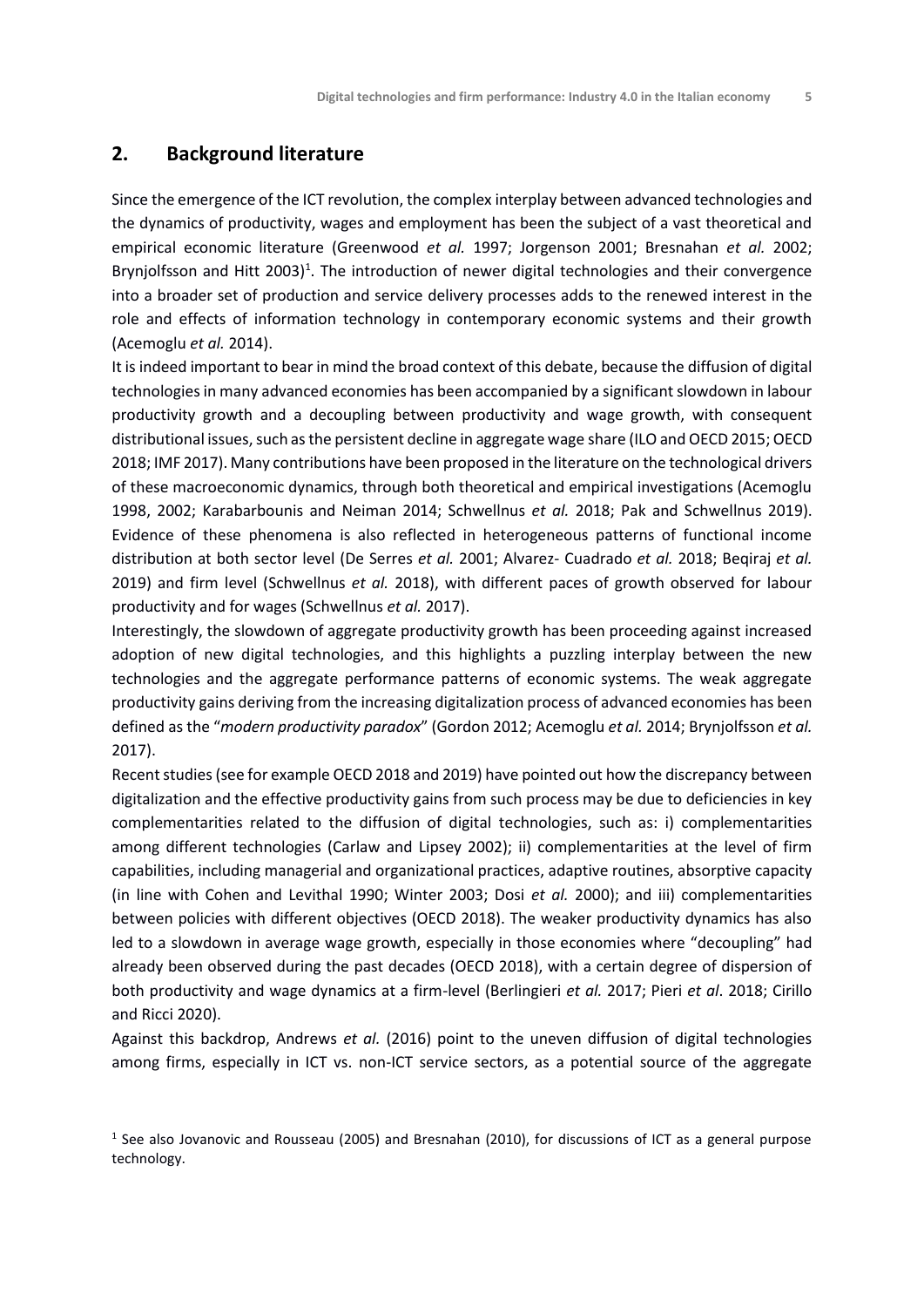slowdown of labour productivity. Gal *et al.* (2019) recently stressed how digitalization may represent a possible cause of the phenomenon due to greater difficulties faced by laggard and less productive firms in attracting high(er)-skilled labour, a likely complement to the use of new digital devices (Cirillo et al. 2020b)<sup>2</sup>. Gal et al. (2019) combine industry level-data on technology adoption with firm-level data on productivity. The technologies under investigation are high-speed broadband, digital planning systems, customer relationship management software, and cloud computing. Not all these technologies can be classed as 'new' digital technologies, but the analysis of their adoption is nonetheless relevant because it integrates the available evidence provided by studies that focus on robots through the use of aggregate sales data drawn from the International Federation of Robotics records (e.g. Graetz and Michaels 2018; Douth *et al.* 2018; and Acemoglu and Restrepo 2020). In reviewing this literature, Seamans and Raj (2018) have stressed the need for more firm-level analyses: while aggregate data can be useful to identify cross-country and cross-sectoral differences, they do not allow to say very much on micro-dynamics and within-sector productivity differentials.

Higher-quality microdata have appeared in very recent literature, even though they are mostly limited to the adoption of robotics technologies. Koch *et al.* (2021) use Spanish data from the ESEE Survey (*Encuesta Sobre Estregias Empresariales*) to study the effects of industrial robots in manufacturing. They find that robot adoption produces from 20 to 25% output gains, reduces labour costs and positively contributes to firm employment growth (at an average rate of approximately 10%). Acemoglu *et al.* (2020) and Domini *et al.* (2021) study the effects of investments in robots made by French firms. Acemoglu *et al.* (2020) show that adopting firms, while reducing the labour share and the share of production workers, increase their productivity and grow more than competitors; Domini *et al.* (2021) also find positive (employment) growth effects.

It is important to stress that the ongoing transformation of productive processes is not limited to the adoption of robots, and it is equally important to stress that robots may not even be the latest available technologies (they have been operating in manufacturing plants for decades now) unless we consider their convergence with newer technologies such as Big Data and Internet of Things<sup>3</sup>. This is fully reflected in the policy agenda that has emerged in several countries to foster the upgrading of productive systems through "smart" manufacturing technologies, clustered under the Industry 4.0 paradigm (Kagermann *et al.* 2013).

In this paper we extend the study of the effects of new digital technology adoption to a more comprehensive set of technologies, and draw evidence from new and original data on a large sample of Italian firms. The objective is to deepen our understanding of the micro-foundations of productivity

<sup>&</sup>lt;sup>2</sup> Several contributions have focused on the impact of new digital technologies on employment and have devoted special attention to the effect of the automation on both the task content of occupations and aggregate outcomes in terms of job creation or destruction. The specific focus of this paper is on the effects of digital technology adoption on firm performance. As we cannot adequately cover here all existing literature on the relationship between new technologies (including robotics and artificial intelligence) on jobs, we refer the reader to Goos *et al.* (2014), Autor (2015), Brynjolfsson and McAfee (2016), Frey and Osborne (2017), Brynjolfsson *et al.* (2017), Felten *et al.* (2018), Balsmeier and Woerter (2019), Acemoglu and Resptrepo (2020), Domini *et al.* (2021), Cirillo *et al.* (2020a).

<sup>&</sup>lt;sup>3</sup> One may be tempted to overemphasise the role of Artificial Intelligence in modern manufacturing, even though its application is still quite limited (Martinelli *et al.* 2021).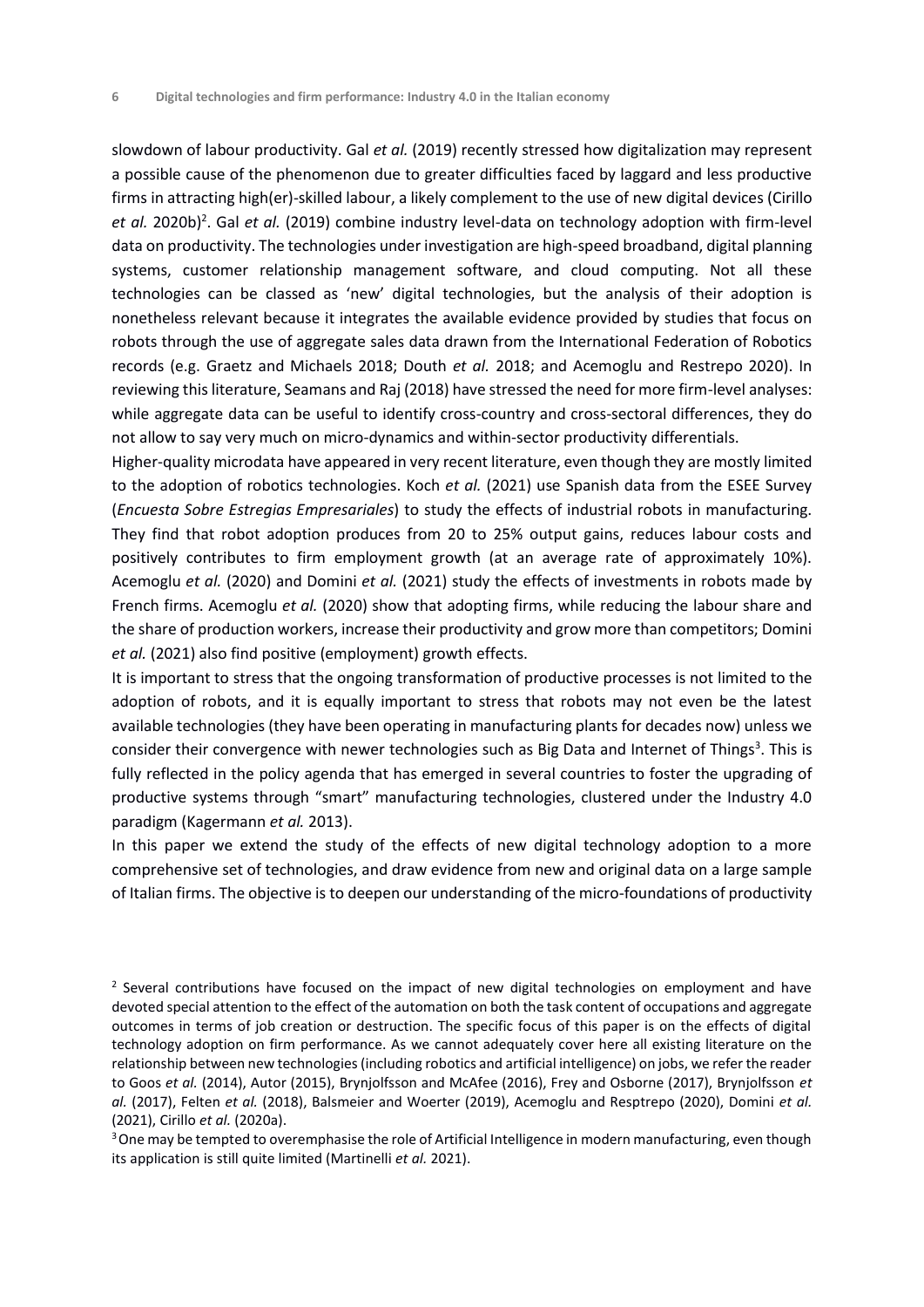growth that is fuelled by technical change and to reflect on the joint effects of digital technologies on different dimensions of firm performance.

## **3. Data and descriptive statistics**

The empirical analysis draws on data from the last three waves of the *Rilevazione Imprese e Lavoro* (RIL) conducted by Inapp in 2010, 2015 and 2018 on a representative sample of partnerships and limited liability firms<sup>4</sup>.

Each wave of the survey covers over 25000 firms operating in non-agricultural private sector. A subsample of the included firms (around 40%) is followed over time, making the RIL dataset partially panel over the period under investigation.

The RIL-Inapp survey collects a rich set of information about the composition of the workforce, including the amount of investments in training, hiring and separations, the use of flexible contractual arrangements, the asset of the industrial relations and other workplace characteristics. Moreover, the data contains an extensive set of firm level controls, including management and corporate governance characteristics, productive specialization and other variables proxying firm strategies (such the introduction of product and process innovations and share of exports on value added).

The V wave of the RIL-Inapp survey includes a set of questions specifically designed to collect information on the introduction of new digital technologies.

The key question concerns investments over the period 2015-2017 ("In the period 2015-2017 did the firm invest in new technologies?"), and the respondent can choose among the following answers: Internet of things (IoT), Robotics, Big data analytics, Augmented reality and Cybersecurity. Although multiple answers are allowed, we adopt a dichotomous measure of Industry 4.0 investment and code a variable that is equal to 1 if a firm invested in at least one specific technology, 0 otherwise.

In order to investigate the impact of technology adoption on labour productivity, wages and employment, we merge RIL data with Orbis archive provided by Moodys' over the period 2010-2018 by tracking the identification code of companies.

The Orbis records offer comprehensive information on the balance sheets of the vast majority of Italian companies operating in the private sector. The merged dataset contains yearly values of financial variables such as revenues, value added, net profits, book value of physical capital, total wage bill and expenditures in raw-materials. Thus, we have information on labour productivity (value added per employee), sales (total revenues from sales per employee), wages (total labour cost per employee), fixed capital (the total amount of physical assets per employees) and other balance sheet variables (raw material expenditures, net profits ecc.). We exclude from the RIL-Orbis merged dataset firms with less than 5 employees, and firms with missing information for key variables.

<sup>4</sup> The RIL-Inapp survey sample is stratified by size, sector, geographical area and the legal form of firms. Inclusion depends on firm size, measured by the total number of employees. This choice has required the construction of a "direct estimator" which is defined for each sample unit (firm) as the inverse of the probability of inclusion in the sample. For more details on RIL questionnaire, sample design and methodological issues see: [<http://www.inapp.org/it/ril>](http://www.inapp.org/it/ril).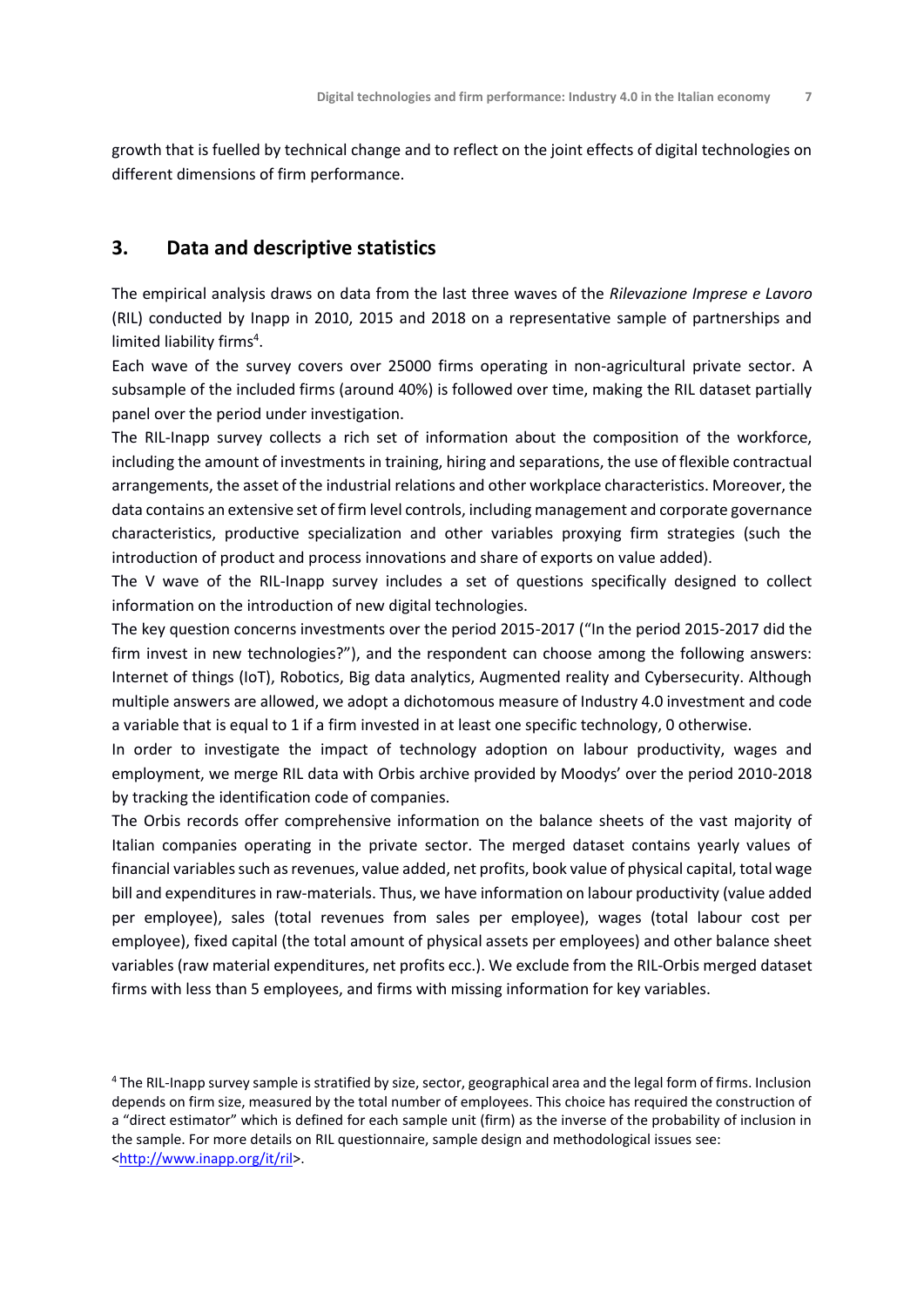The resulting (longitudinal) RIL-Orbis sample consists of approximately 3,000 firm-year observations over the 2010-2018 period.

### *3.1 Descriptive statistics*

Table 1 shows mean and standard deviation of labour productivity, average wages and sales per employee for two groups of firms. The first one includes firms that invested in digital technologies over the period 2015-2017, and which can thus be defined as "treated". The second group – defined as the "control" – includes firms that did not make digital investments. Both the treated and the control groups are observed at three points in time: 2010, 2015 and 2018. Bearing in mind that the treatment event (i.e. adoption) is recorded in 2018, we report for each period, corresponding to one RIL-Inapp survey wave, also the distribution of covariates in the treatment and control groups before and after treatment.

The figures indicate that on average adopting firms present a higher share of tertiary and upper secondary educated workers; are less likely to be managed by family owners while they have a higher incidence of tertiary educated management.

Treated firms are more likely to operate in international markets, to sign foreign trade agreements, to introduce product and process innovations, to sign second level bargaining agreements. These firms are more likely located in Northern Italian regions and less likely to be microenterprises. Furthermore, there are differences between the two groups of firms at the level of their managerial characteristics. In the treatment group we detect a declining trend in the share of firms with lower secondaryeducated management, whereas the opposite occurs in the control group: in the latter, over the 2010- 2014 period, lower secondary-educated management grew by 4 percentage points, whereas tertiary educated and upper secondary educated management fell by 3 percentage points.

The share of firms whose management is more than 54 years old grew by almost 10 percentage points in the control group, while the share of firms whose managers are young (less than 35 years old) declined by 6 percentage points. Different trends between the two groups can also be observed for other workforce characteristics (share of blue collars) and vacancies. The groups are instead similar in the dynamics over time of tertiary, secondary and lower secondary educated workers, and their share of female, old and middle-aged workers<sup>5</sup>.

The data are very rich, and therefore informative, but the identification strategy will have to take into explicit consideration firm heterogeneity between groups.

<sup>5</sup> For the interested reader, table A1 in the appendix shows the incidence of I4.0 investments by firms' size, macro-region, sector of activity and age separately for the cross-section and for the panel component. In terms of coverage by size, age and sector, the statistics show satisfactory coverage and good balance between smaller vs. larger firms, older vs. younger firms and across sectors of activities. Overall, figures of table A1 describe a larger diffusion of investments in new enabling technologies among large and young manufacturers located in Northern Italy.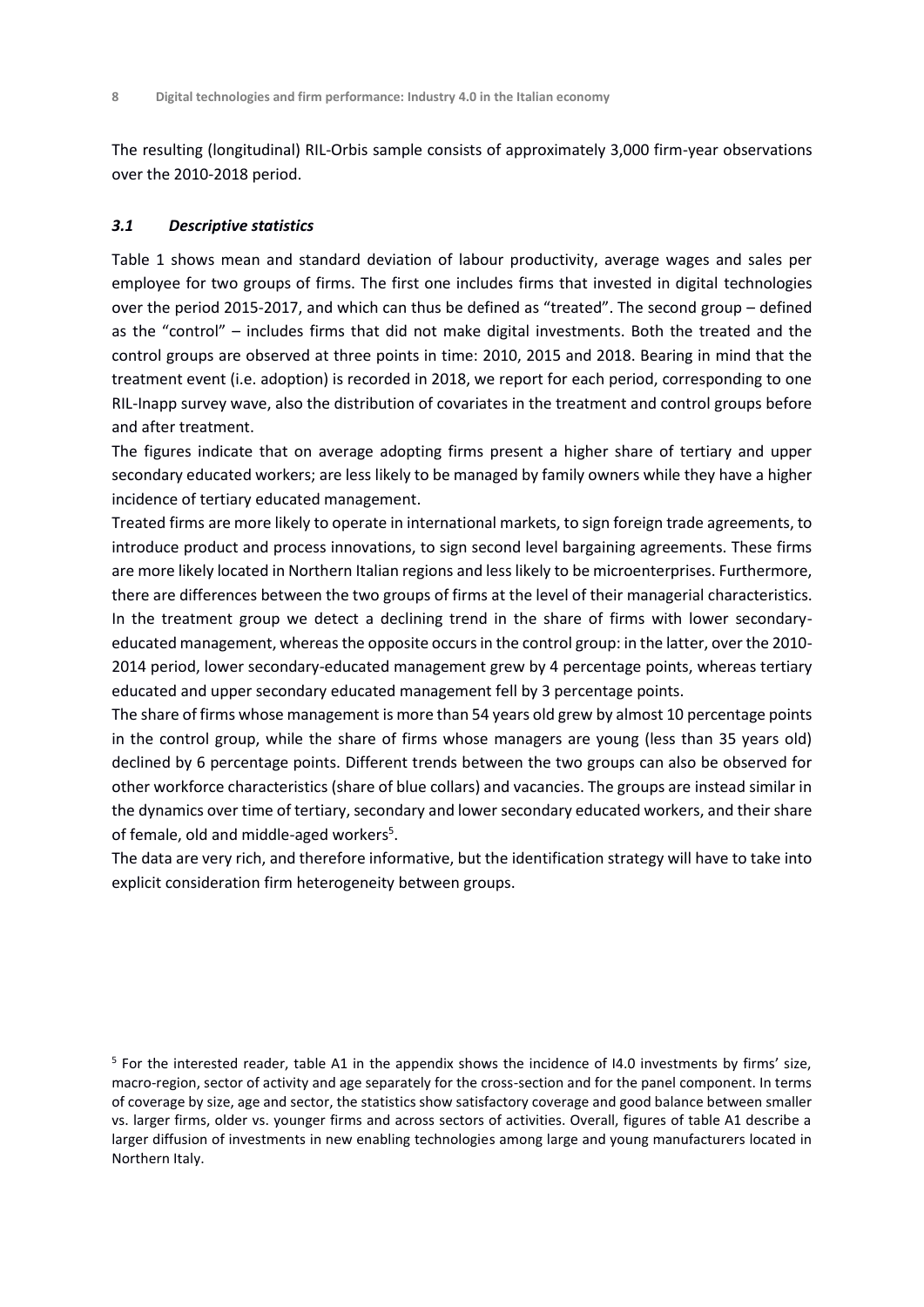|                                                                                                                                                                                                 |       |         | <b>Pre-treat</b> |         |       |         | Pre-control |         |       | Post treat |       | Post control |
|-------------------------------------------------------------------------------------------------------------------------------------------------------------------------------------------------|-------|---------|------------------|---------|-------|---------|-------------|---------|-------|------------|-------|--------------|
|                                                                                                                                                                                                 |       | 2010    |                  | 2015    |       | 2010    |             | 2015    |       |            | 2018  |              |
|                                                                                                                                                                                                 | Mean  | std dev | Mean             | std dev | Mean  | std dev | Mean        | std dev | Mean  | std dev    | Mean  | std dev      |
| Labour productivity                                                                                                                                                                             | 10.8  | 0.49    | 10.8             | 0.7     | 10.7  | 0.48    | 10.7        | 0.52    | 11.0  | 0.50       | 10.8  | 0.56         |
| Average Wages                                                                                                                                                                                   | 10.4  | 0.37    | 10.5             | 0.40    | 10.3  | 0.39    | 10.4        | 0.49    | 10.56 | 0.33       | 10.43 | 0.44         |
| Sales per employee                                                                                                                                                                              | 12.11 | 0.81    | 12.05            | 0.77    | 12.02 | 0.86    | 11.95       | 0.94    | 12.07 | 0.90       | 11.91 | 0.84         |
| Management                                                                                                                                                                                      |       |         |                  |         |       |         |             |         |       |            |       |              |
| Tertiary ed                                                                                                                                                                                     | 0.28  | 0.45    | 0.28             | 0.45    | 0.26  | 0.44    | 0.23        | 0.42    | 0.28  | 0.45       | 0.24  | 0.43         |
| Upper secondary ed                                                                                                                                                                              | 0.56  | 0.50    | 0.57             | 0.49    | 0.56  | 0.50    | 0.53        | 0.50    | 0.58  | 0.49       | 0.55  | 0.50         |
| Lower secondary ed                                                                                                                                                                              | 0.16  | 0.37    | 0.15             | 0.36    | 0.19  | 0.39    | 0.23        | 0.42    | 0.14  | 0.35       | 0.21  | 0.41         |
| Share of women                                                                                                                                                                                  | 0.10  | 0.30    | 0.11             | 0.32    | 0.14  | 0.35    | 0.16        | 0.37    | 0.13  | 0.34       | 0.16  | 0.37         |
| Age>54                                                                                                                                                                                          | 0.30  | 0.46    | 0.31             | 0.46    | 0.27  | 0.45    | 0.37        | 0.48    | 0.34  | 0.47       | 0.36  | 0.48         |
| 34 <age<55< td=""><td>0.30</td><td>0.46</td><td>0.29</td><td>0.45</td><td>0.30</td><td>0.46</td><td>0.25</td><td>0.43</td><td>0.20</td><td>0.40</td><td>0.19</td><td>0.39</td></age<55<>        | 0.30  | 0.46    | 0.29             | 0.45    | 0.30  | 0.46    | 0.25        | 0.43    | 0.20  | 0.40       | 0.19  | 0.39         |
| Age<35                                                                                                                                                                                          | 0.07  | 0.25    | 0.03             | 0.16    | 0.11  | 0.31    | 0.05        | 0.23    | 0.03  | 0.17       | 0.04  | 0.20         |
| Family ownership                                                                                                                                                                                | 0.85  | 0.35    | 0.85             | 0.35    | 0.88  | 0.33    | 0.91        | 0.29    | 0.86  | 0.35       | 0.88  | 0.33         |
| Dynastic management                                                                                                                                                                             | 0.86  | 0.35    | 0.86             | 0.35    | 0.91  | 0.29    | 0.90        | 0.31    | 0.85  | 0.36       | 0.91  | 0.29         |
| Workforce                                                                                                                                                                                       |       |         |                  |         |       |         |             |         |       |            |       |              |
| Tertiary ed                                                                                                                                                                                     | 0.10  | 0.16    | 0.12             | 0.20    | 0.09  | 0.17    | 0.10        | 0.20    | 0.13  | 0.20       | 0.12  | 0.21         |
| Upper secondary ed                                                                                                                                                                              | 0.50  | 0.28    | 0.52             | 0.28    | 0.46  | 0.29    | 0.47        | 0.29    | 0.53  | 0.28       | 0.50  | 0.31         |
| Lower secondary ed                                                                                                                                                                              | 0.40  | 0.31    | 0.36             | 0.30    | 0.45  | 0.32    | 0.42        | 0.32    | 0.34  | 0.29       | 0.38  | 0.33         |
| Share of women                                                                                                                                                                                  | 0.34  | 0.26    | 0.38             | 0.27    | 0.32  | 0.26    | 0.35        | 0.28    | 0.35  | 0.25       | 0.35  | 0.28         |
| Share of workers >50                                                                                                                                                                            | 0.16  | 0.14    | 0.24             | 0.18    | 0.16  | 0.16    | 0.26        | 0.22    | 0.32  | 0.23       | 0.31  | 0.23         |
| Share of workers 35-50                                                                                                                                                                          | 0.51  | 0.21    | 0.51             | 0.21    | 0.52  | 0.23    | 0.50        | 0.24    | 0.45  | 0.22       | 0.44  | 0.24         |
| Executives                                                                                                                                                                                      | 0.04  | 0.08    | 0.04             | 0.07    | 0.04  | 0.10    | 0.04        | 0.10    | 0.04  | 0.08       | 0.04  | 0.09         |
| White collars                                                                                                                                                                                   | 0.43  | 0.30    | 0.47             | 0.32    | 0.36  | 0.28    | 0.39        | 0.30    | 0.44  | 0.31       | 0.39  | 0.32         |
| <b>Blue collars</b>                                                                                                                                                                             | 0.53  | 0.32    | 0.49             | 0.33    | 0.59  | 0.31    | 0.56        | 0.32    | 0.52  | 0.32       | 0.57  | 0.33         |
| Share of temporary w.                                                                                                                                                                           | 0.10  | 0.15    | 0.08             | 0.16    | 0.10  | 0.16    | 0.07        | 0.14    | 0.12  | 0.17       | 0.12  | 0.18         |
| Share of migrants                                                                                                                                                                               | 0.05  | 0.10    | 0.05             | 0.09    | 0.05  | 0.10    | 0.04        | 0.11    | 0.05  | 0.11       | 0.05  | 0.10         |
| Firms                                                                                                                                                                                           |       |         |                  |         |       |         |             |         |       |            |       |              |
| Vacancy                                                                                                                                                                                         | 0.15  | 0.35    | 0.15             | 0.36    | 0.10  | 0.29    | 0.06        | 0.23    | 0.24  | 0.43       | 0.15  | 0.36         |
| Foreign markets                                                                                                                                                                                 | 0.43  | 0.49    | 0.40             | 0.49    | 0.27  | 0.45    | 0.28        | 0.45    | 0.46  | 0.50       | 0.26  | 0.44         |
| Multinationals                                                                                                                                                                                  | 0.02  | 0.13    | 0.03             | 0.18    | 0.02  | 0.15    | 0.01        | 0.12    | 0.02  | 0.12       | 0.02  | 0.15         |
| Foreign trade agree.                                                                                                                                                                            | 0.21  | 0.40    | 0.18             | 0.38    | 0.15  | 0.35    | 0.10        | 0.31    | 0.25  | 0.43       | 0.13  | 0.34         |
| Foreign direct inv                                                                                                                                                                              | 0.05  | 0.22    | 0.02             | 0.15    | 0.01  | 0.12    | 0.02        | 0.12    | 0.04  | 0.20       | 0.01  | 0.10         |
| Outsourcing                                                                                                                                                                                     | 0.02  | 0.13    | 0.06             | 0.24    | 0.01  | 0.08    | 0.03        | 0.16    | 0.01  | 0.11       | 0.00  | 0.06         |
| Employers' association                                                                                                                                                                          | 0.64  | 0.48    | 0.63             | 0.48    | 0.59  | 0.49    | 0.58        | 0.49    | 0.59  | 0.49       | 0.56  | 0.50         |
| II level bargaining                                                                                                                                                                             | 0.12  | 0.33    | 0.12             | 0.32    | 0.06  | 0.24    | 0.04        | 0.20    | 0.17  | 0.38       | 0.07  | 0.25         |
| Product innov                                                                                                                                                                                   | 0.51  | 0.50    | 0.49             | 0.50    | 0.39  | 0.49    | 0.30        | 0.46    | 0.50  | 0.50       | 0.26  | 0.44         |
| Process innov                                                                                                                                                                                   | 0.48  | 0.50    | 0.39             | 0.49    | 0.31  | 0.46    | 0.24        | 0.43    | 0.47  | 0.50       | 0.21  | 0.41         |
| Irap tax cut                                                                                                                                                                                    | 0.00  | 0.00    | 0.07             | 0.25    | 0.00  | 0.00    | 0.03        | 0.17    | 0.06  | 0.23       | 0.02  | 0.15         |
| Firms' age (in years)                                                                                                                                                                           | 24.07 | 18.26   | 27.60            | 13.99   | 21.86 | 14.99   | 26.28       | 13.85   | 31.64 | 14.81      | 29.85 | 14.75        |
| N of empl<10                                                                                                                                                                                    | 0.26  | 0.44    | 0.38             | 0.49    | 0.44  | 0.50    | 0.51        | 0.50    | 0.30  | 0.46       | 0.47  | 0.50         |
| 9< n of empl<50                                                                                                                                                                                 | 0.58  | 0.49    | 0.51             | 0.50    | 0.49  | 0.50    | 0.46        | 0.50    | 0.58  | 0.49       | 0.49  | 0.50         |
| 49 <n empl<100<="" of="" td=""><td>0.08</td><td>0.28</td><td>0.06</td><td>0.23</td><td>0.04</td><td>0.19</td><td>0.02</td><td>0.13</td><td>0.06</td><td>0.24</td><td>0.02</td><td>0.14</td></n> | 0.08  | 0.28    | 0.06             | 0.23    | 0.04  | 0.19    | 0.02        | 0.13    | 0.06  | 0.24       | 0.02  | 0.14         |
| 99 <n empl<250<="" of="" td=""><td>0.05</td><td>0.21</td><td>0.03</td><td>0.17</td><td>0.02</td><td>0.13</td><td>0.01</td><td>0.10</td><td>0.03</td><td>0.16</td><td>0.01</td><td>0.10</td></n> | 0.05  | 0.21    | 0.03             | 0.17    | 0.02  | 0.13    | 0.01        | 0.10    | 0.03  | 0.16       | 0.01  | 0.10         |
| N of empl>249                                                                                                                                                                                   | 0.03  | 0.16    | 0.02             | 0.14    | 0.01  | 0.08    | 0.00        | 0.06    | 0.02  | 0.14       | 0.00  | 0.07         |
| In (phy capital pc)                                                                                                                                                                             | 9.97  | 1.61    | 9.87             | 1.64    | 10.00 | 1.65    | 9.75        | 1.82    | 10.11 | 1.63       | 9.72  | 1.81         |
| North Ovest                                                                                                                                                                                     | 0.36  | 0.48    | 0.48             | 0.50    | 0.29  | 0.45    | 0.39        | 0.49    | 0.49  | 0.50       | 0.42  | 0.49         |
| North East                                                                                                                                                                                      | 0.32  | 0.47    | 0.29             | 0.46    | 0.27  | 0.44    | 0.28        | 0.45    | 0.29  | 0.46       | 0.26  | 0.44         |
| Centre                                                                                                                                                                                          | 0.19  | 0.40    | 0.15             | 0.36    | 0.24  | 0.43    | 0.19        | 0.39    | 0.16  | 0.37       | 0.21  | 0.41         |
| South                                                                                                                                                                                           | 0.12  | 0.33    | 0.08             | 0.27    | 0.21  | 0.41    | 0.15        | 0.36    | 0.06  | 0.23       | 0.11  | 0.31         |
| N of obs                                                                                                                                                                                        |       | 1,082   |                  | 1,208   |       | 1,168   |             | 1,301   |       | 1,140      |       | 1,146        |

**Table 1.** Descriptive statistics for explanatory variables, by sample year and treatment status

Note: sampling weights applied.

Source: our calculations on RIL-Orbis merged sample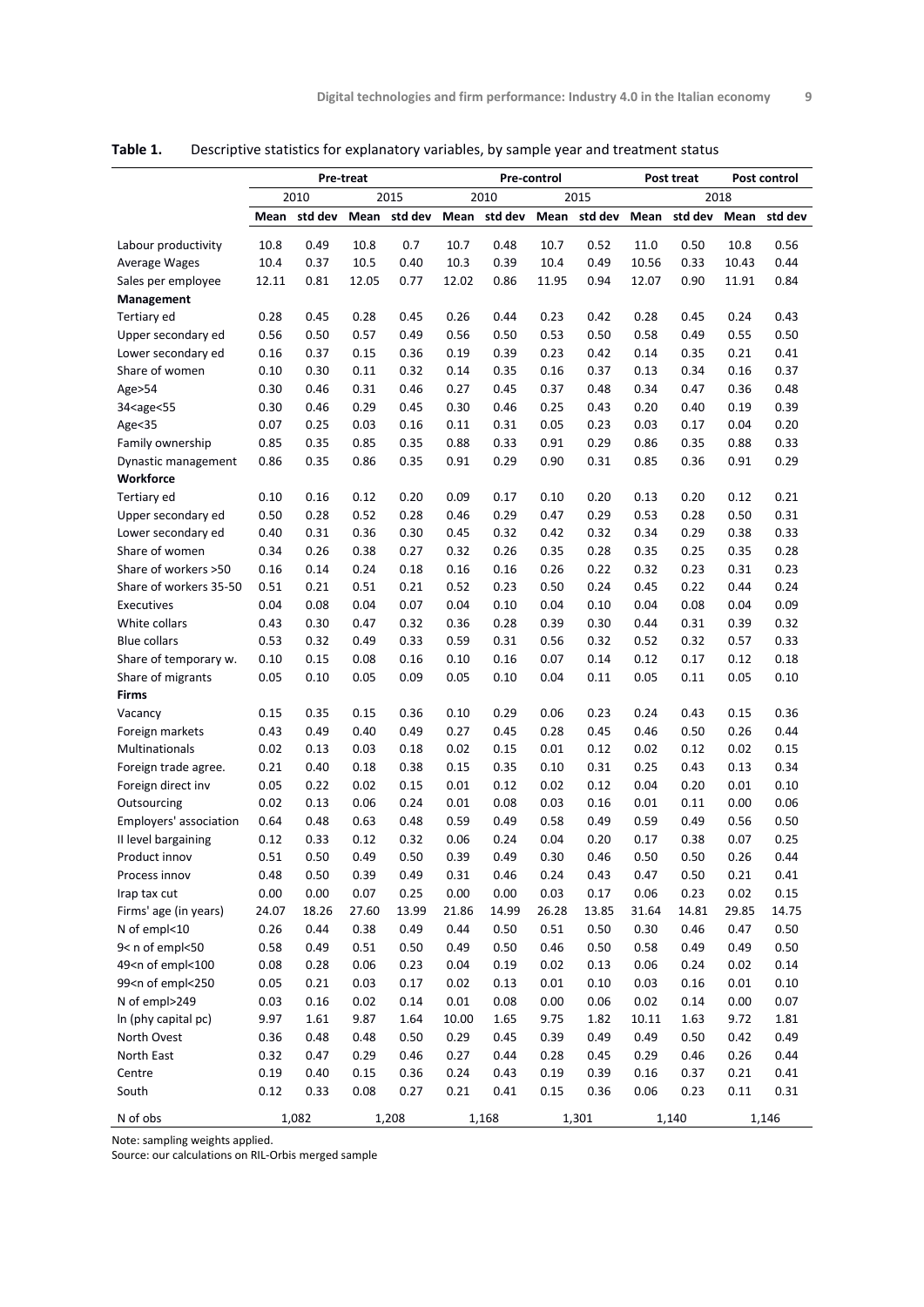## **4. Econometric strategy**

To assess the impact of digital technology adoption on firm performance, we estimate the following linear relationship:

$$
Y_{i,t} = \alpha + \beta_1 14.0_i + \beta_2 14.0_i + \beta_3 14.0_i + \gamma_4 14.0_i + \gamma_5 14.0_i + \gamma_6 14.0_i + \delta_7 14.0_i + \delta_7 14.0_i + \delta_8 14.0_i + \delta_9 14.0_i + \delta_9 14.0_i + \delta_9 14.0_i + \delta_9 14.0_i + \delta_9 14.0_i + \delta_9 14.0_i + \delta_9 14.0_i + \delta_9 14.0_i + \delta_9 14.0_i + \delta_9 14.0_i + \delta_9 14.0_i + \delta_9 14.0_i + \delta_9 14.0_i + \delta_9 14.0_i + \delta_9 14.0_i + \delta_9 14.0_i + \delta_9 14.0_i + \delta_9 14.0_i + \delta_9 14.0_i + \delta_9 14.0_i + \delta_9 14.0_i + \delta_9 14.0_i + \delta_9 14.0_i + \delta_9 14.0_i + \delta_9 14.0_i + \delta_9 14.0_i + \delta_9 14.0_i + \delta_9 14.0_i + \delta_9 14.0_i + \delta_9 14.0_i + \delta_9 14.0_i + \delta_9 14.0_i + \delta_9 14.0_i + \delta_9 14.0_i + \delta_9 14.0_i + \delta_9 14.0_i + \delta_9 14.0_i + \delta_9 14.0_i + \delta_9 14.0_i + \delta_9 14.0_i + \delta_9 14.0_i + \delta_9 14.0_i + \delta_9 14.0_i + \delta_9 14.0_i + \delta_9 14.0_i + \delta_9 14.0_i + \delta_9 14.0_i + \delta_9 14.0_i + \delta_9 14.0_i + \delta_9 14.0_i + \delta_9 14.0_i + \delta_9 14.0_i + \delta_9 14.0_i + \delta_9 14.0_i + \delta_9 14.0_i + \delta_9 14.0_i + \delta_9 14.0_i + \delta_9 14.0_i + \delta_9 14.0_i + \delta
$$

where  $Y_{i,t}$  indicates alternatively the (log of) labour productivity, the (log of) average wages, and the (log of) sales per employees for each *i* firm at the sample year t=[2010, 2014,2018]. Our key explanatory variable *I4.0<sup>i</sup>* is a dummy equal to 1 whether the firm invested in at least one digital technology among Internet of things (IoT), Robotics, Big data analytics, Augmented reality and Cybersecurity over the 2015-2017 period, and 0 otherwise. The year 2018 is a time indicator for the "post-treatment" period while the interaction term  $14.0<sub>i</sub>$ year2018 identifies the Diff-in-Diff effect of digital investments over the period 2015-2017 on firms' performance. Among the other controls, vector M*i,t* includes managerial and corporate governance characteristics, Wi,t represents the workforce composition while  $F_{i,t}$  captures a rich set of firms' productive characteristics, geographical location and sectoral specialization (for further details see table 1). Furthermore, the parameters  $\mu_i$ are firm fixed-effects capturing time-invariant unobserved heterogeneity, while  $\varepsilon_{i,t}$  is the idiosyncratic error term.

To begin with, we perform Pooled OLS regressions of the equation [1] by imposing the parameter  $\beta_3$ =0. In this case the coefficient estimates associated with  $\beta_1$  are expected to be unbiased if time invariant unobserved heterogeneity and endogeneity issues play no significant role in shaping the impact of digital investment on firms' performance.

On the other hand, recent literature (Bessen *et al.* 2019; Domini *et al.* 2021) has pointed out that investments in advanced manufacturing technologies tend to be lumpy, and their effect may be difficult to observe unless this aspect is taken into account. In the design of our study we are helped by the timing of the 2018 survey, which followed the implementation of the Italian 'National Enterprise Plan 4.0', an incentives scheme introduced by the Italian Government to lower financial constraints to investment and accelerate the diffusion of digital technologies through tax credits. This exogenous discontinuity is very useful for analytical purposes. Moreover, because all firms were eligible to the scheme and all of them automatically received the incentive if they invested, the policy was 'neutral' with respect to firm characteristics and did not involve any external selection into the scheme.

It must nevertheless be acknowledged that the identification of post-adoption effects poses both theoretical and empirical challenges. First of all, it is difficult to fully take into account the complex interplay between technology and productivity, and the strong complementarities between technology, labour and work organisation. Second of all, there is a risk of endogeneity resulting from both reverse causality and common factors influencing productivity and adoption. As stated in Gal *et al.* (2019), reverse causality arises from the fact that digital adoption may be easier for relatively more productive firms that have resources to invest in new digital technologies. In addition, potential drivers of digital adoption such as workforce and managerial skills, institutional or industrial relations, or favourable business environments can impact productivity directly, and indirectly through digital adoption. This could lead to upward bias in the estimates.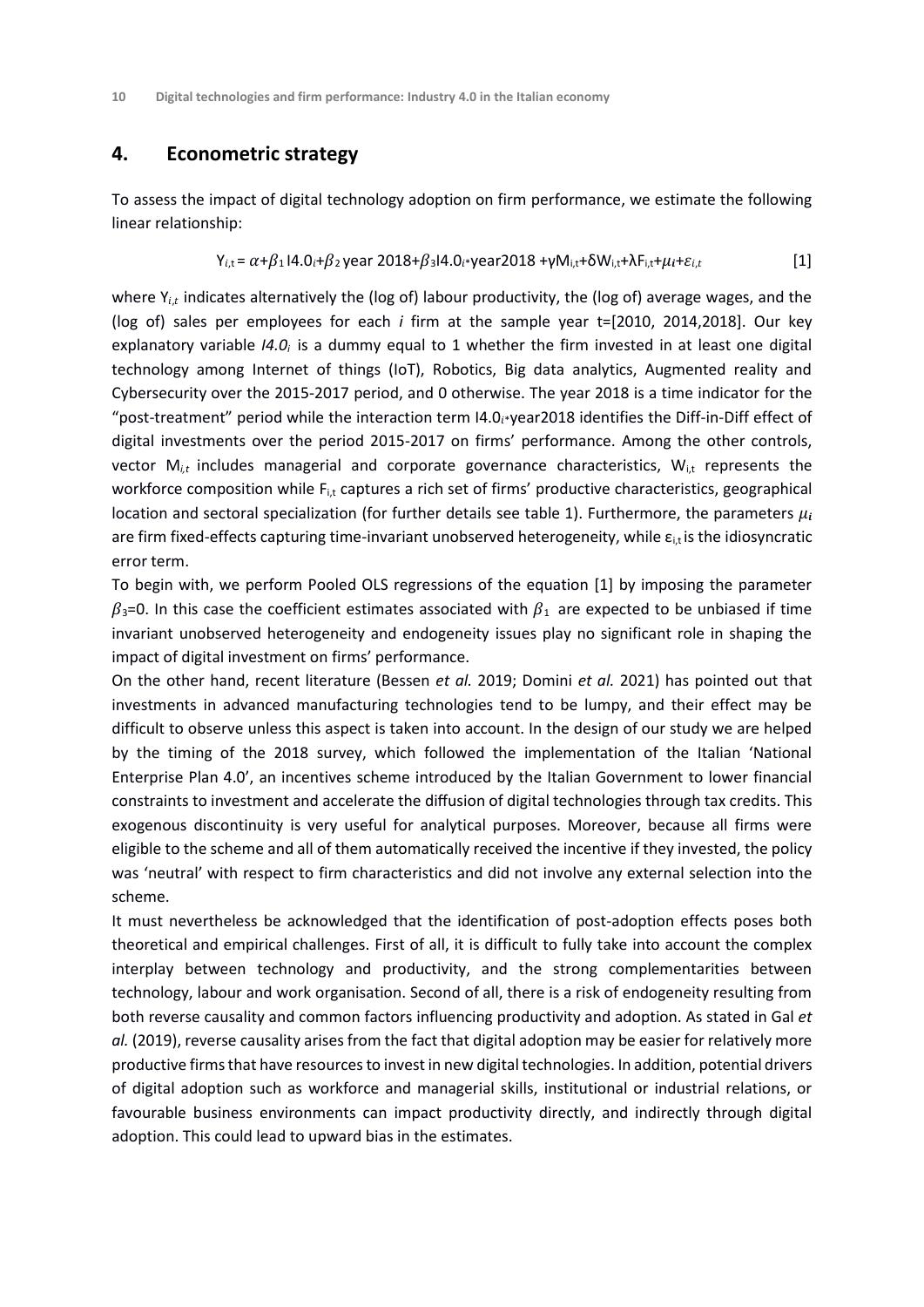In order to tackle these issues we apply Diff-in-Diff models on the equation [1] by exploiting the threeperiod structure of the RIL-Orbis sample and a very rich set of firm level observational data on both treatment and a control groups in the pre- and post-investment periods. In this framework the treatment group are those firms declaring to have invested in I4.0 over 2015-2017 (I4.0=1) while the control group contains those firms that did not invest in I4.0 in the same time span (I4.0=0). Then the Diff-in-Diff fixed effect estimates of the parameter  $\beta_3$  is expected to identify the causal impact of Industry 4.0 investments on productivity, wages and sales.

It is worth to notice that the crucial assumption to obtain unbiased estimates of  $\beta_3$  is the so-called Common Trend Assumption (CTA). This implies that we should observe parallel trends in the outcome of treated and control firms in absence of treatment. If CTA holds, compared to the fixed effects estimator, the Diff-in-Diff estimator has the advantage of removing any common period effects influencing the treatment and control group in identical ways (see Gebel and Vossemer 2014). Further, in order to avoid potential biases due to omitted variables, we include a broad set of controls for managerial, organisational and corporate features, as well as firm internationalization and innovation. Different streams of literature have highlighted that divergences in firm performances can be linked to (i) management and corporate governance characteristics that are important sources of firm unobserved heterogeneity (Damiani *et al.* 2020; Bloom and Van Reenen 2011); (ii) highly idiosyncratic technological-organizational capabilities, rooted in the procedural knowledge of the organizations (firms), which manifest themselves using highly complementary inputs (Costa *et al.* 2020). Since we are able to include several proxies for these covariates we are confident that potential bias stemming from omitted variables is reduced and effects of digital technologies on firm performance are correctly identified.

## **5. Results**

Table 2 shows the pooled OLS and Diff-in-Diff Fixed Effects estimates of equation [1] for the whole sample.

The pooled OLS results reported in the first column of table 2 indicate a positive correlation (+6%) between investment in digital technologies and labour productivity, with respect to firms not investing in new enabling technologies. As discussed before, the OLS estimates may be biased due to timeinvariant unobserved heterogeneity and reverse causality, even though we control for a wide set of observed explanatory variables. The Diff-in-Diff FE estimates displayed in the second column reveal that this is not the case: here we find that digital investments increase by 5% labour productivity, a figure in line with the OLS estimates. Note that the validity of the common trend assumption is confirmed: the coefficient for the interaction between the I4.0 dummy variable and the indicator for pre-treatment year 2014 is statistically not significant. In other words, controlling for confounding factors related to firm time-invariant unobserved heterogeneity and endogeneity risk, we observe that the positive impact generated on labour productivity by the adoption of digital technologies still holds. This result supports the hypothesis that new enabling technologies bring about higher efficiency of production, as was suggested by Bartel *et al.* (2007), Brynjolfsson *et al.* (2008) and Akerman *et al.* (2013).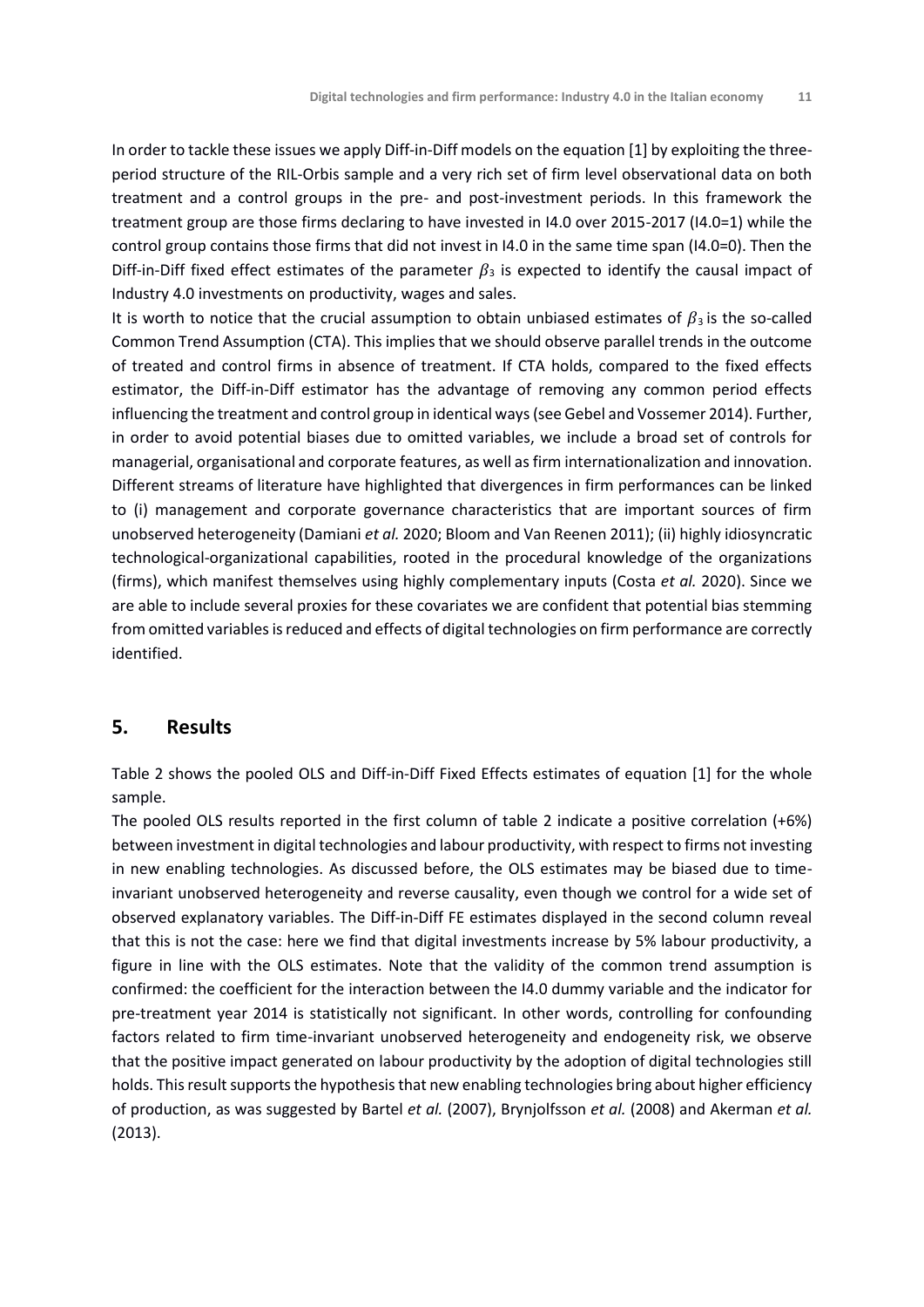When we focus on average wages, the pooled OLS estimates in the third column of table 2 indicate a positive association between the adoption of digital technologies and wages (1,9%). The Diff-in-Diff FE estimate of the interaction term I4.0\*year 2018 – in the fourth column of table 2 – confirms in both statistical significance and magnitude the pooled OLS results. This suggests that at least some of the productivity gains are reflected in firm-level wage dynamics. Again, the common trend assumption holds – the interaction term I4.0\*2014 has a statistically non-significant coefficient.

Finally, table 2 indicates a positive impact of digital investments on firm sales. The latter have increased, on average, by 4% due to the adoption of new enabling technologies. In this case too, the non-significant interaction between the adoption dummy variable and the 2014 time dummy supports the validity of the Common Trend Assumption. In other words, there is a parallel trend in sales per employee between firms in the treated and in the control groups up until the technology adoption event recorded in the 2018 survey.

|                   | Labour productivity    |                      | Average wage          |                         | Sales per employee     |                        |  |
|-------------------|------------------------|----------------------|-----------------------|-------------------------|------------------------|------------------------|--|
|                   | <b>OLS</b>             | DIFF-FE              | <b>OLS</b>            | DIFF-FE                 | <b>OLS</b>             | <b>DIFF FE</b>         |  |
| Ind 4.0           | $0.058***$<br>[0.019]  |                      | $0.019*$<br>[0.012]   |                         | $0.041*$<br>[0.027]    |                        |  |
| Ind 4.0*year 2018 |                        | $0.051**$<br>[0.020] |                       | $0.018*$<br>[0.011]     |                        | $0.048**$<br>[0.021]   |  |
| Ind 4.0*year 2014 |                        | 0.027<br>[0.019]     |                       | $-0.009$<br>[0.011]     |                        | 0.014<br>[0.018]       |  |
| year 2018         | $-0.023$<br>$[0.016]$  | 0.015<br>[0.017]     | $-0.009$<br>[0.010]   | $0.052***$<br>$[0.010]$ | $-0.020$<br>$[0.023]$  | $-0.036*$<br>[0.020]   |  |
| vear 2014         | $-0.035***$<br>[0.011] | $-0.02$<br>[0.015]   | $-0.015**$<br>[0.007] | $0.028***$<br>[0.009]   | $-0.043***$<br>[0.014] | $-0.042***$<br>[0.015] |  |
| Management ch     | Yes                    | Yes                  | Yes                   | Yes                     | Yes                    | Yes                    |  |
| Workforce ch      | Yes                    | Yes                  | Yes                   | Yes                     | Yes                    | Yes                    |  |
| Firms ch          | Yes                    | Yes                  | Yes                   | Yes                     | Yes                    | Yes                    |  |
| constant          | 9.853 ***<br>[0.088]   | 9.778***<br>[0.189]  | 10.048***<br>[0.064]  | 10.005***<br>$[0.130]$  | 10.528***<br>[0.131]   | 11.048***<br>[0.243]   |  |
| N of Obs          | 6971                   | 6963                 | 7251                  | 7240                    | 7244                   | 7244                   |  |
| R <sub>2</sub>    | 0.378                  | 0.105                | 0.455                 | 0.183                   | 0.421                  | 0.104                  |  |

**Table 2.** Main estimates

Note: managerial characteristics include level of education, age and gender of managers/entrepreneurs who run a firm, family ownership, occurrence of an external management; workforce characteristics controls for the composition by education, age, professional status, gender, contractual arrangements, citizenship; firms' characteristics include product innovation, process innovation, R&D, firms' age, foreign markets, foreign trade agreement, foreign direct investment, second level bargaining, membership to an employers' association. All regressions controls for 2-digit sectors of activity and nuts 2 regions fixed effects. Clustered standard errors in parentheses: \* statistical significance at 10%, \*\* at 5%, \*\*\* at 1%.

Source: our elaborations on RIL-Orbis merged sample

### *5.1 Heterogeneity of effects by firm size*

The adoption of new enabling technologies may have different effects on small and large firms due to different opportunities and challenges in adopting and extracting gains from digital investments. According to the OECD (2019), small and medium firms can take advantage of digital technologies to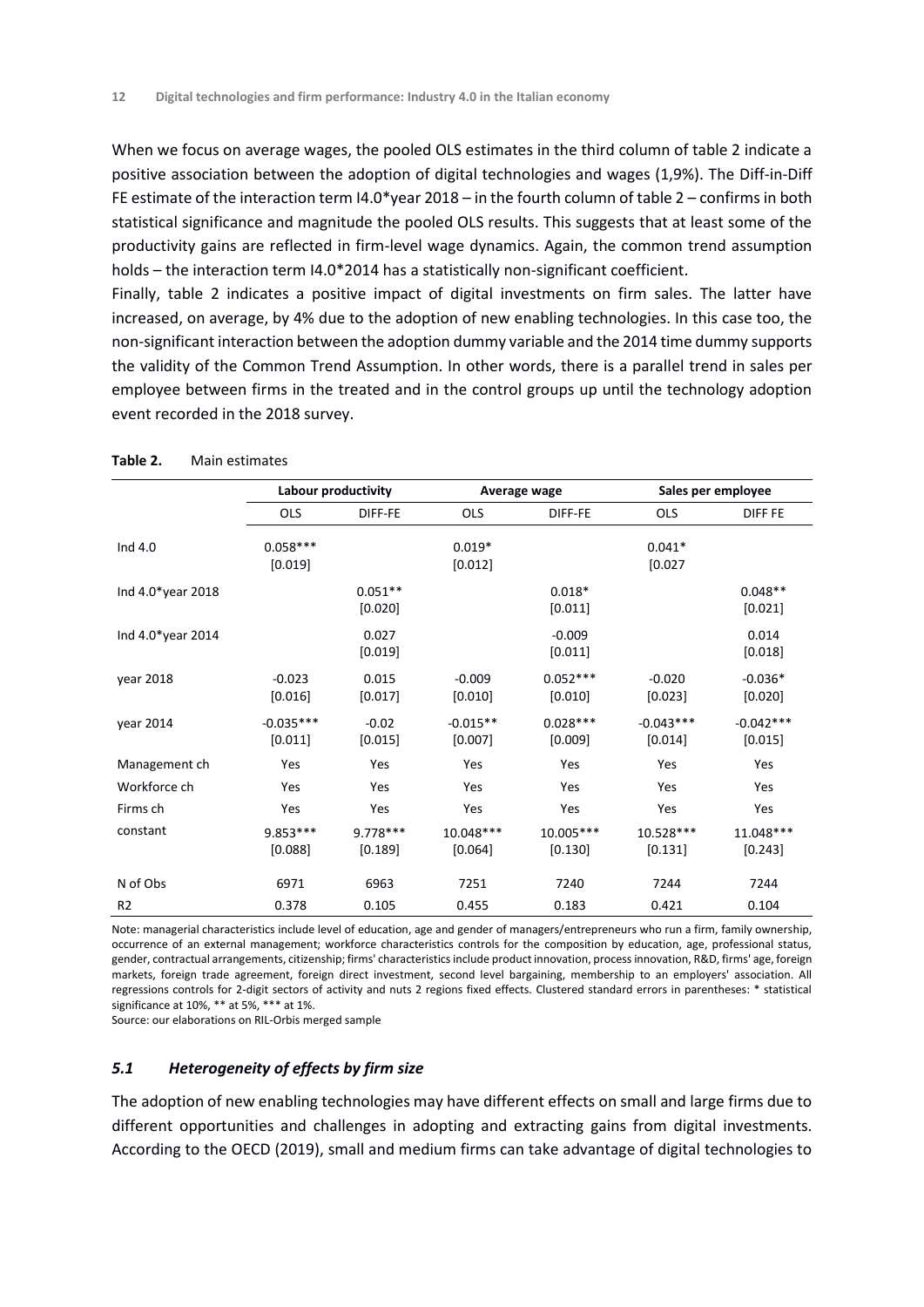improve access and use of skills and in the outsourcing of key business functions (integrated production processes) that improve firm performance. There are indeed conspicuous differences in the uptake of digital technologies among firms of different sizes, as also documented in Cirillo *et al.* (2020b), who point out that the rate of adoption of new enabling techs more than doubles among large companies with respect to small firms.

Table 3 reports pooled OLS and Diff-in-Diff FE estimates of labour productivity generated by separate regressions for small and medium firms (with less than 50 employees) and medium-large and large companies (with at least 50 employees). Perhaps surprisingly, the estimates suggest that productivity gains are more likely to occur in small and medium firms compared to medium-large and large companies. In the short-run SMEs register a 6% increase in labour productivity, whereas no effects are detected among larger companies. This may be explained by a different time span of realization of productivity gains: in large companies the adoption of new technologies may require long adjustments of existing production processes and therefore it is highly likely that in these more complex organisations productivity gains induced by I4.0 investments take longer to realise.

|                   |                       | N of employees <50     |                       | N of employees >49    |
|-------------------|-----------------------|------------------------|-----------------------|-----------------------|
|                   | <b>OLS</b>            | DIFF-FE                | <b>OLS</b>            | DIFF-FE               |
| Ind 4.0           | $0.070***$<br>[0.023] |                        | 0.038<br>[0.033]      |                       |
| Ind 4.0*year 2018 |                       | $0.066***$<br>[0.024]  |                       | 0.029<br>[0.035]      |
| Ind 4.0*year 2014 |                       | 0.033<br>[0.021]       |                       | 0.067<br>[0.047]      |
| <b>Year 2018</b>  | $-0.016$<br>[0.019]   | 0.015<br>[0.020]       | $-0.023$<br>[0.032]   | 0.032<br>[0.031]      |
| <b>Year 2014</b>  | $-0.031**$<br>[0.014] | $-0.006$<br>[0.016]    | $-0.039*$<br>[0.023]  | $-0.063$<br>[0.045]   |
| Management ch     | Yes                   | Yes                    | Yes                   | Yes                   |
| Workforce ch      | Yes                   | Yes                    | Yes                   | Yes                   |
| Firms ch          | Yes                   | Yes                    | Yes                   | Yes                   |
| Constant          | 10.069***<br>[0.097]  | $10.110***$<br>[0.184] | $9.467***$<br>[0.157] | $9.722***$<br>[0.328] |
| Obs               | 4873                  | 4873                   | 2090                  | 2090                  |
| R <sub>2</sub>    | 0.32                  | 0.07                   | 0.49                  | 0.138                 |

#### **Table 3.** Estimates labour productivity by firms size

Note: managerial characteristics include level of education, age and gender of managers/entrepreneurs who run a firm, family ownership, occurrence of an external management; workforce characteristics controls for the composition by education, age, professional status, gender, contractual arrangements, citizenship; firms' characteristics include product innovation, process innovation, R&D, firms' age, foreign markets, foreign trade agreement, foreign direct investment, second level bargaining, membership to an employers' association. All regressions controls for 2-digit sectors of activity and nuts 2 regions fixed effects. Clustered standard errors in parentheses: \* statistical significance at 10%, \*\* at 5%, \*\*\* at 1%.

Source: our elaborations on RIL-Orbis merged sample

Wages in small and medium-small companies mirror labour productivity dynamics: they are positively associated to digitalization only in those firms with less than 50 employees. Investment in digital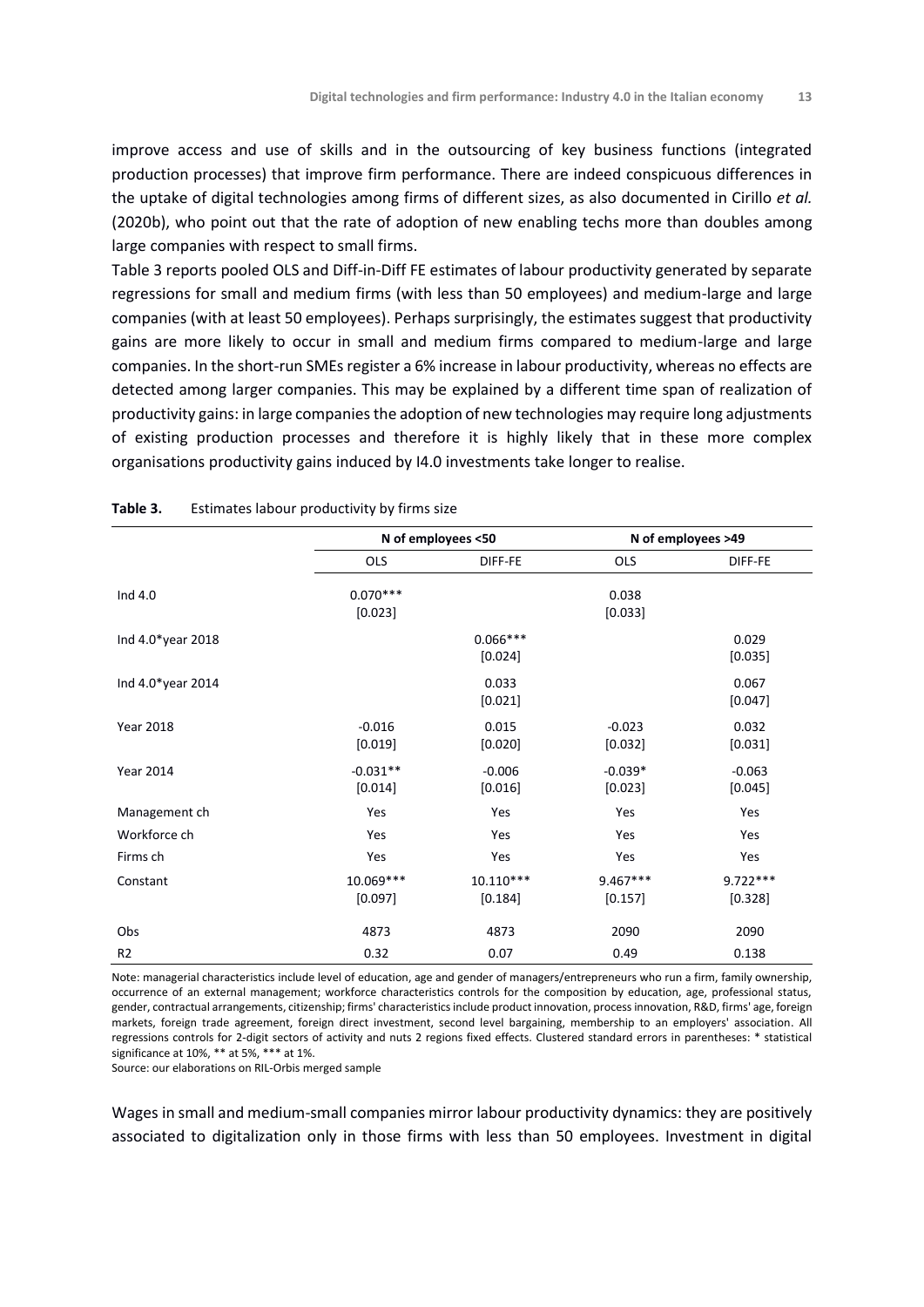technologies increases firm average wage by 2.3% in small and medium-small firms, whereas it does not affect wages in medium-large and large companies (table 4). It is possible that the lack of effects among larger companies is due not only to longer productivity and wage adjustment periods (note that the result is in line with the effect recorded for productivity gains in larger firms), but also to possible internal wage dispersion over a much bigger range between top and bottom-level salaries. The second interesting point that can be made on this result is that, even though we observe some redistribution in the groups where productivity gains are observed, the labour share is smaller compared to the productivity growth figures that we can attribute to digital technology adoption. The difference is almost 3 percentage points. This is arguably an indication of weak redistribution of returns to technological change, in line with the dominant pattern of wage-productivity decoupling detected in several countries over the last decade (OECD 2018).

|                   |                        | N of employees <50    |                      | N of employees >49     |
|-------------------|------------------------|-----------------------|----------------------|------------------------|
|                   | <b>OLS</b>             | DIFF-FE               | <b>OLS</b>           | DIFF-FE                |
| Ind 4.0           | $0.031**$<br>[0.014]   |                       | $-0.010$<br>[0.020]  |                        |
| Ind 4.0*year 2018 |                        | $0.023*$<br>[0.014]   |                      | $-0.004$<br>[0.018]    |
| Ind 4.0*year 2014 |                        | $-0.011$<br>[0.013]   |                      | 0.014<br>[0.019]       |
| year 2018         | $-0.019$<br>[0.012]    | $0.044***$<br>[0.012] | 0.027<br>[0.021]     | $0.075***$<br>[0.018]  |
| year 2014         | $-0.010$<br>[0.009]    | $0.034***$<br>[0.010] | $-0.012$<br>[0.012]  | 0.005<br>[0.017]       |
| Management ch     | Yes                    | Yes                   | Yes                  | Yes                    |
| Workforce ch      | Yes                    | Yes                   | Yes                  | Yes                    |
| Firms ch          | Yes                    | Yes                   | Yes                  | Yes                    |
| constant          | $10.118***$<br>[0.071] | 10.006***<br>[0.134]  | 10.047***<br>[0.125] | $10.163***$<br>[0.175] |
| Obs               | 5105                   | 5105                  | 2135                 | 2135                   |
| R <sub>2</sub>    | 0.378                  | 0.126                 | 0.613                | 0.276                  |

| Table 4.<br>Estimates average wage by firms' size |
|---------------------------------------------------|
|                                                   |

Note: managerial characteristics include level of education, age and gender of managers/entrepreneurs who run a firm, family ownership, occurence of an external management; workforce characteristics controls for the composition by education, age, professional status, gender, contractual arrangements, citizenship; firms' characteristics include product innovation, process innovation, R&D, firms' age, foreign markets, foreign trade agreement, foreign direct investment, second level bargaining, membership to an employers' association. All regressions controls for 2-digit sectors of activity and nuts 2 regions fixed effects. Clustered standard errors in parentheses: \* statistical significance at 10%, \*\* at 5%, \*\*\* at 1%.

Source: our elaborations on RIL-Orbis merged sample

Table 5 provides the estimates of the relationship between I4.0 investments and firms' profitability expressed as sales per employee. Also this result goes hand in hand with labour productivity, and indicates an increase of about 6% in those firms investing in new technologies compared to firms that do not invest. However, the relationship between technology adoption and sales is particularly strong in medium and medium-small companies with less than 50 employees, but disappears in medium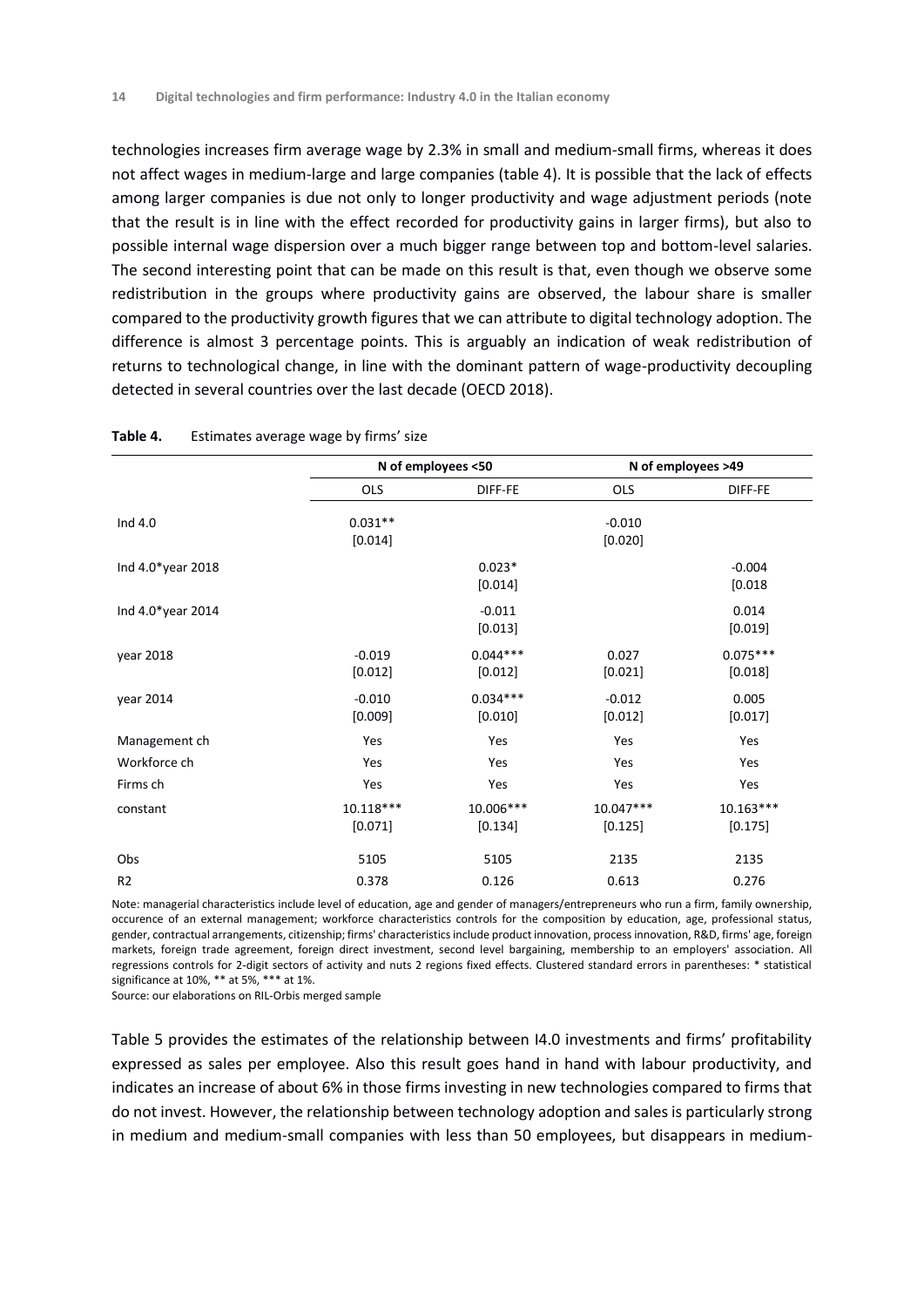large and large firms. One possible explanation is again that it may take longer for larger firms to capture returns from investment, possible because they need to complete a longer plan of upgrading through replacement of a larger installed base of manufacturing equipment. It could also be the case the smaller companies, which may cover their whole production with one-off discrete investments in new technologies, can also take advantage of the fact that many of these enabling technologies (e.g. 3D printing, cloud, and cybersecurity) can offer immediate cost advantages that are not conditional on economies of scale (Weller *et al.* 2015).

|                   | N of employees <50     |                        | N of employees >49    |                      |
|-------------------|------------------------|------------------------|-----------------------|----------------------|
|                   | OLS                    | DIFF-FE                | OLS                   | DIFF-FE              |
| Ind 4.0           | $0.069**$<br>[0.032]   |                        | 0.001<br>[0.054]      |                      |
| Ind 4.0*year 2018 |                        | $0.067***$<br>[0.025]  |                       | 0.006<br>[0.035]     |
| Ind 4.0*year 2014 |                        | 0.021<br>[0.020]       |                       | 0.002<br>[0.034]     |
| <b>Year 2018</b>  | $-0.018$<br>[0.026]    | $-0.039*$<br>[0.020]   | 0.000<br>[0.051]      | $-0.012$<br>[0.037]  |
| <b>Year 2014</b>  | $-0.046***$<br>[0.017] | $-0.043***$<br>[0.016] | $-0.019$<br>[0.027]   | $-0.022$<br>[0.028]  |
| Management ch     | Yes                    | Yes                    | Yes                   | Yes                  |
| Workforce ch      | Yes                    | Yes                    | Yes                   | Yes                  |
| Firms ch          | Yes                    | Yes                    | Yes                   | Yes                  |
| Constant          | 10.826***<br>[0.141]   | 11.277***<br>[0.231]   | 10.059 ***<br>[0.258] | 9.995 ***<br>[0.443] |
| Obs               | 5106                   | 5106                   | 2138                  | 2138                 |
| R <sub>2</sub>    | 0.376                  | 0.053                  | 0.522                 | 0.129                |

#### **Table 5.** Estimates sales per employees by firm size

Note: managerial characteristics include level of education, age and gender of managers/entrepreneurs who run a firm, family ownership, occurrence of an external management; workforce characteristics controls for the composition by education, age, professional status, gender, contractual arrangements, citizenship; firms' characteristics include product innovation, process innovation, R&D, firms' age, foreign markets, foreign trade agreement, foreign direct investment, second level bargaining, membership to an employers' association. All regressions controls for 2-digit sectors of activity and nuts 2 regions fixed effects. Clustered standard errors in parentheses: \* statistical significance at 10%, \*\* at 5%, \*\*\* at 1%.

Source: our elaborations on RIL-Orbis merged sample

### *5.2 Heterogeneity of effects by firm age*

According to the Digital Transformation Scoreboard (2018), young European firms (under 5 years old) and mid-aged firms (between 10 and 15 years old) register that the highest frequency of technology adoption, while firms aged between 6 and 10 years and over 15 years have the lowest share of adoption. These discontinuities are not easy to explain and there is scant empirical evidence on the relationship between firm age and digital technology adoption. On the one hand, there is an argument that modern young firms are "born digital" (Nambisan 2017) and in the aftermath of their formation it is unlikely that they will immediately change their technology of production or business model. On the other hand, young firms typically face more financial constraints compared to more mature firms,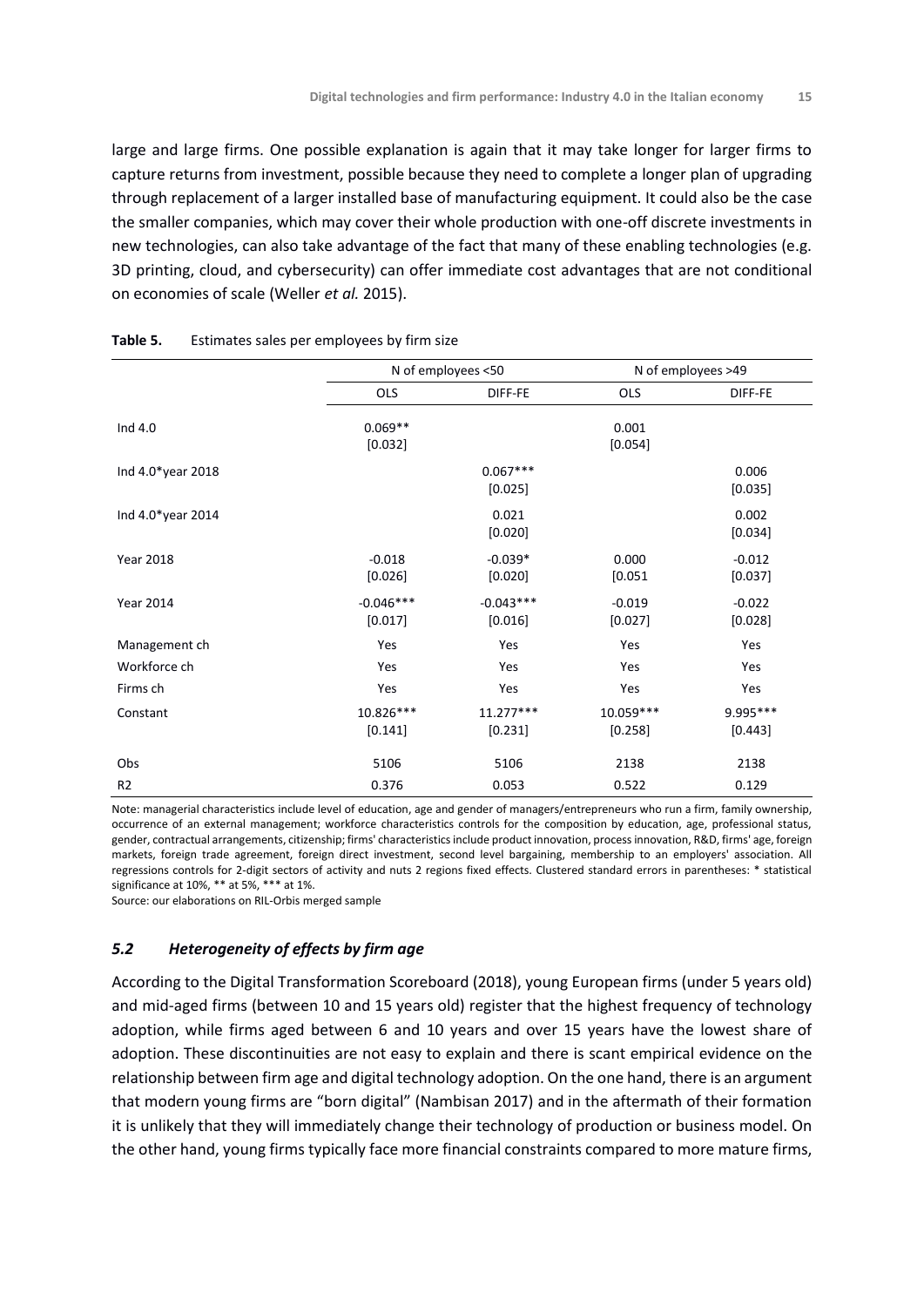and these constraints may prevent, via barriers to technology adoption, the exploitation of opportunities to better manage information flows, enter new markets and challenge the competitive position of larger incumbents (OECD 2019).

Table 6 shows pooled OLS, Diff-in-Diff FE estimates for labour productivity by performing separate regressions for the subsample of firms with less than 15 years old in 2018 (i.e., less than 10 years old in 2014) and those with 15 or more years old in 2018. Results show that younger firms investing in digital technologies did not register statistically significant productivity gains, whereas more mature firms recorded increases in productivity of about 6%.

|                   |                       | Firms age 2018 <15    | Firms age 2018 > 14     |                       |
|-------------------|-----------------------|-----------------------|-------------------------|-----------------------|
|                   | <b>OLS</b>            | DIFF-FE               | <b>OLS</b>              | DIFF-FE               |
| Ind 4.0           | $-0.119$<br>[0.078]   |                       | $0.071***$<br>[0.019]   |                       |
| Ind 4.0*year 2018 |                       | $-0.085$<br>[0.078]   |                         | $0.060***$<br>[0.020] |
| Ind 4.0*year 2014 |                       | 0.001<br>[0.072]      |                         | 0.032<br>[0.020]      |
| <b>Year 2018</b>  | $0.105*$<br>[0.062]   | 0.053<br>$[0.061]$    | $-0.034**$<br>$[0.017]$ | 0.012<br>$[0.017]$    |
| <b>Year 2014</b>  | 0.008<br>[0.045]      | $-0.011$<br>[0.054]   | $-0.037***$<br>[0.012]  | $-0.023$<br>[0.015]   |
| Management ch     | Yes                   | Yes                   | Yes                     | Yes                   |
| Workforce ch      | Yes                   | Yes                   | Yes                     | Yes                   |
| Firms ch          | Yes                   | Yes                   | Yes                     | Yes                   |
| Constant          | $9.356***$<br>[0.380] | $9.516***$<br>[0.396] | 9.886***<br>[0.091]     | 9.797***<br>[0.197]   |
| Obs               | 426                   | 424                   | 6545                    | 6539                  |
| R <sub>2</sub>    | 0.468                 | 0.332                 | 0.376                   |                       |

#### **Table 6.** Estimates labour productivity by firms age

Note: managerial characteristics include level of education, age and gender of managers/entrepreneurs who run a firm, family ownership, occurrence of an external management; workforce characteristics controls for the composition by education, age, professional status, gender, contractual arrangements, citizenship; firms' characteristics include product innovation, process innovation, R&D, firms' age, foreign markets, foreign trade agreement, foreign direct investment, second level bargaining, membership to an employers' association. All regressions controls for 2-digit sectors of activity and nuts 2 regions fixed effects. Clustered standard errors in parentheses: \* statistical significance at 10%, \*\* at 5%, \*\*\* at 1%.

Source: our elaborations on RIL-Orbis merged sample

The evidence seems to indicate that there is merit in the suggestion that increments in the digital endowments of young firms does not fundamentally change their productivity dynamics because the productive assets with which these firms are born is much closer to the technological frontier compared to older firms<sup>6</sup>. At the same time, we cannot rule out that strong complementarities are required between digital technologies and organizational capabilities (Dosi 2012; Costa *et al.* 2020),

 $6$  Unfortunately, we cannot test this speculative argument because we do not have any information about the type of productive assets firms have at birth.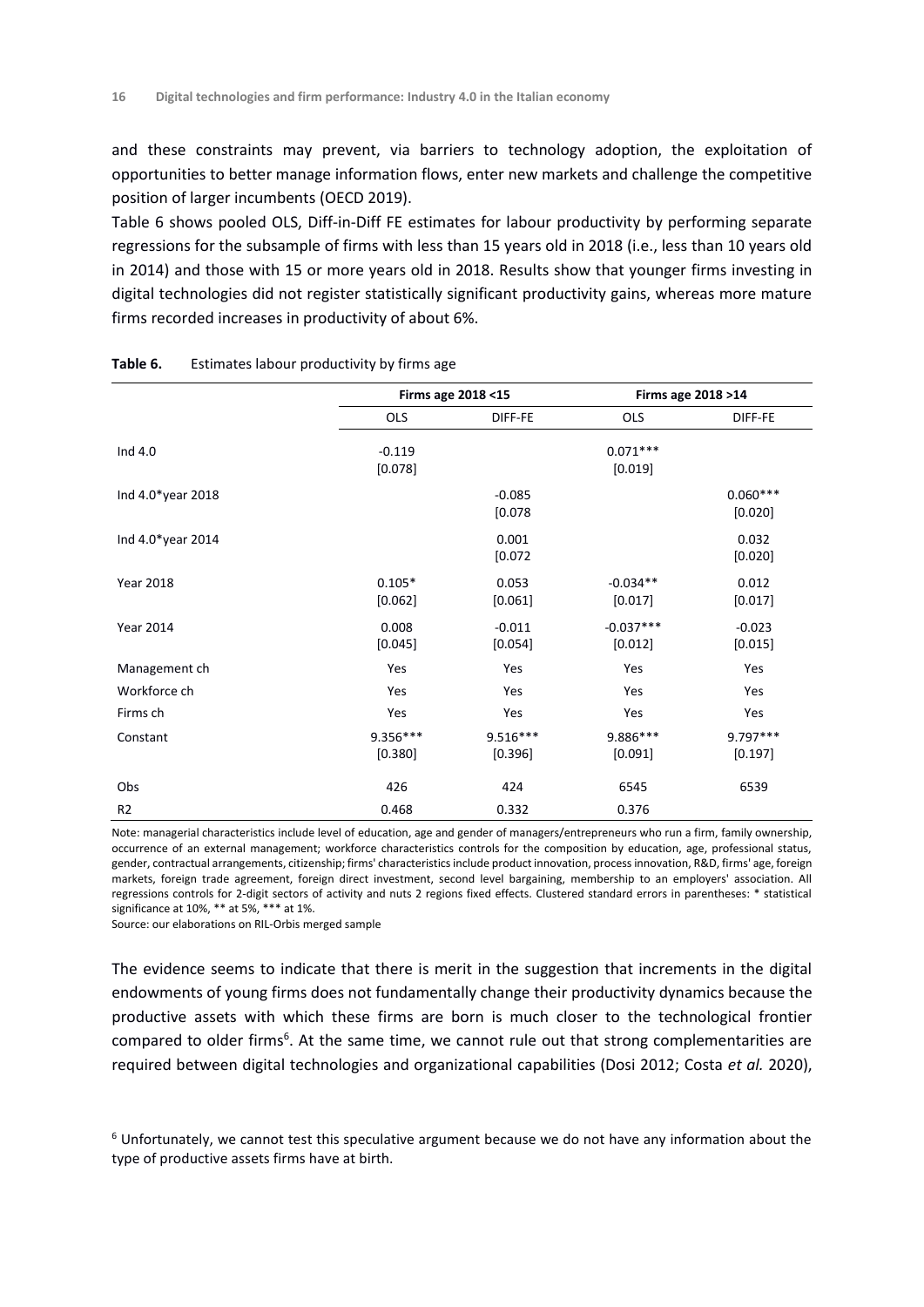managerial and human capital skills (Brynjolfsson and Hitt 2000; Basu *et al.* 2003; Bugamelli and Pagano 2004; Bloom *et al.* 2012); and R&D and intangible investments (Corrado *et al.* 2017; Mohnen *et al.* 2018). Complementarities might require longer periods of adjustment and co-development, and this factor might play a role in generating comparatively weaker productivity gains among less mature firms.

If we turn to wages, consistently with results we obtained for labour productivity, table 7 shows a positive effect of I4.0 investment among more mature firms (more than 14 years old in 2018). More precisely, a firm that has invested in digital technologies experienced on average an increase of firm average wage of about 2.6%. Once again, while we notice that some redistribution of productivity gains due to digital investments is taking place, productivity gains are more than double the magnitude of wage growth.

|                   |                     | Firms age 2018 <15    |                      | Firms age 2018 >14    |
|-------------------|---------------------|-----------------------|----------------------|-----------------------|
|                   | <b>OLS</b>          | DIFF-FE               | <b>OLS</b>           | DIFF-FE               |
| Ind 4.0           | $-0.067$<br>[0.062] |                       | $0.025**$<br>[0.012] |                       |
| Ind 4.0*year 2018 |                     | $-0.062$<br>[0.061]   |                      | $0.026**$<br>[0.012]  |
| Ind 4.0*year 2014 |                     | $-0.073$<br>[0.058]   |                      | $-0.001$<br>[0.011]   |
| <b>Year 2018</b>  | $0.098*$<br>[0.052] | $0.114**$<br>[0.048]  | $-0.018*$<br>[0.011] | $0.047***$<br>[0.01]  |
| <b>Year 2014</b>  | 0.015<br>[0.045]    | 0.054<br>[0.043]      | $-0.013*$<br>[0.007] | $0.024***$<br>[0.008] |
| Management ch     | Yes                 | Yes                   | Yes                  | Yes                   |
| Workforce ch      | Yes                 | Yes                   | Yes                  | Yes                   |
| Firms ch          | Yes                 | Yes                   | Yes                  | Yes                   |
| Constant          | 9.699***<br>[0.355] | $9.539***$<br>[0.350] | 10.076***<br>[0.065] | 10.042***<br>[0.112]  |
| Obs               | 450                 | 448                   | 6798                 | 6792                  |
| R <sub>2</sub>    | 0.371               | $-0.299$              | 0.464                | $-0.367$              |

Note: managerial characteristics include level of education, age and gender of managers/entrepreneurs who run a firm, family ownership, occurrence of an external management; workforce characteristics controls for the composition by education, age, professional status, gender, contractual arrangements, citizenship; firms' characteristics include product innovation, process innovation, R&D, firms' age, foreign markets, foreign trade agreement, foreign direct investment, second level bargaining, membership to an employers' association. All regressions controls for 2-digit sectors of activity and nuts 2 regions fixed effects. Clustered standard errors in parentheses: \* statistical significance at 10%, \*\* at 5%, \*\*\* at 1%.

Source: our elaborations on RIL-Orbis merged sample

Finally, we find that investments in new enabling technologies increase average sales by about 5% (table 8), but this increment is concentrated among more mature companies. When we take together the results of tables 6 and 8, those presented in tables 3 and 5, the message is that the greatest performance improvements which can be directly related to the new technologies cluster among the smaller and more mature businesses in our sample. It is possible that minimal exogenous relaxation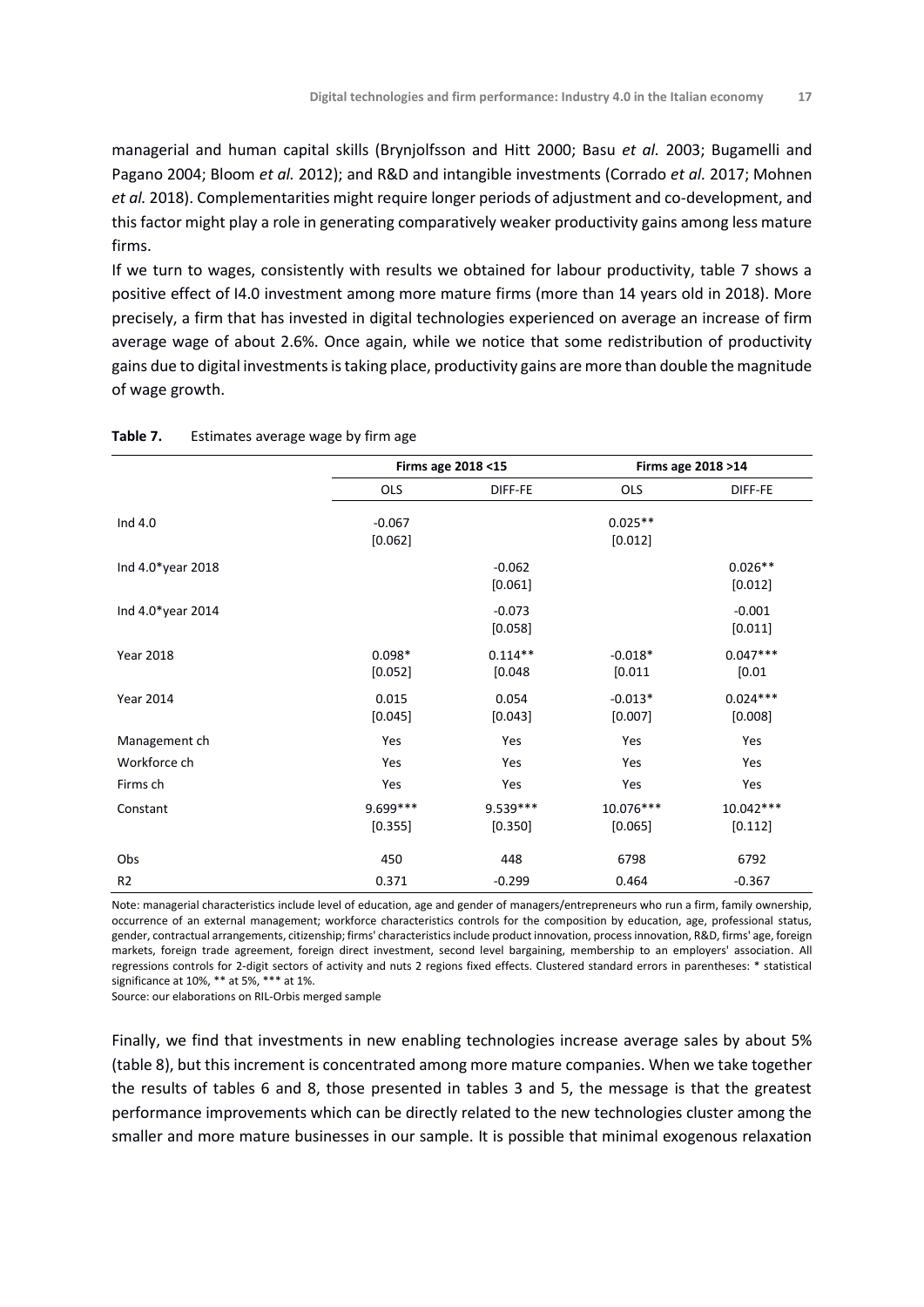of constraints to technology adoption, which coincide with the policy framework of the treatment event we are studying, may generate the most pronounced improvements in the firms that were relatively more distant from the production frontier. At the same time, it is possible that the introduction of radical (process) innovation in the form of digital production machinery is hindered by some forms of "organizational inertia" or inability of organizations to adapt their strategy and structure (Hannan and Freeman 1984). This problem is particularly relevant in larger and older organizations. This interpretation is also compatible with the view that complex organizational capabilities can generate economic returns in the long, rather than in the short run, because their development is slow and costly (Nelson and Winter 1982; Hannan and Freeman 1984). Only the availability of long-term performance indicators will be able to delve deeper into the lag structure of outcomes in the presence of firm heterogeneity.

|                   |                      | Firms age 2018 <15     |                        | Firms age 2018 >14     |
|-------------------|----------------------|------------------------|------------------------|------------------------|
|                   | <b>OLS</b>           | DIFF-FE                | <b>OLS</b>             | DIFF-FE                |
| Ind 4.0           | $-0.203$<br>[0.134]  |                        | $0.063**$<br>[0.027]   |                        |
| Ind 4.0*year 2018 |                      | 0.013<br>[0.114]       |                        | $0.053***$<br>[0.020]  |
| Ind 4.0*year 2014 |                      | $-0.040$<br>[0.110]    |                        | 0.019<br>[0.018]       |
| Year 2018.        | $0.210*$<br>[0.111]  | 0.015<br>[0.086]       | $-0.044*$<br>[0.023]   | $-0.037**$<br>[0.016]  |
| <b>Year 2014</b>  | $-0.011$<br>[0.067]  | 0.002<br>[0.080]       | $-0.047***$<br>[0.014] | $-0.047***$<br>[0.014] |
| Management ch     | Yes                  | Yes                    | Yes                    | Yes                    |
| Workforce ch      | Yes                  | Yes                    | Yes                    | Yes                    |
| Firms ch          | Yes                  | Yes                    | Yes                    | Yes                    |
| Constant          | 9.849 ***<br>[0.627] | $10.343***$<br>[0.522] | 10.545***<br>[0.127]   | $11.166***$<br>[0.179] |
| Obs               | 451                  | 449                    | 6801                   | 6795                   |
| R <sub>2</sub>    | 0.460                | $-0.307$               | 0.426                  | $-0.494$               |

| Table 8. |  |  | Estimates sales per employees by firm age |  |
|----------|--|--|-------------------------------------------|--|
|----------|--|--|-------------------------------------------|--|

Note: managerial characteristics include level of education, age and gender of managers/entrepreneurs who run a firm, family ownership, occurrence of an external management; workforce characteristics controls for the composition by education, age, professional status, gender, contractual arrangements, citizenship; firms' characteristics include product innovation, process innovation, R&D, firms' age, foreign markets, foreign trade agreement, foreign direct investment, second level bargaining, membership to an employers' association. All regressions controls for 2-digit sectors of activity and nuts 2 regions fixed effects. Clustered standard errors in parentheses: \* statistical significance at 10%, \*\* at 5%, \*\*\* at 1%.

Source: our elaborations on RIL-Orbis merged sample

## **6. Conclusions**

In this paper we contribute to the growing literature on the effects of new digital technologies on firm performance. We have answered the call made by Seamans and Raj (2018) to provide micro-level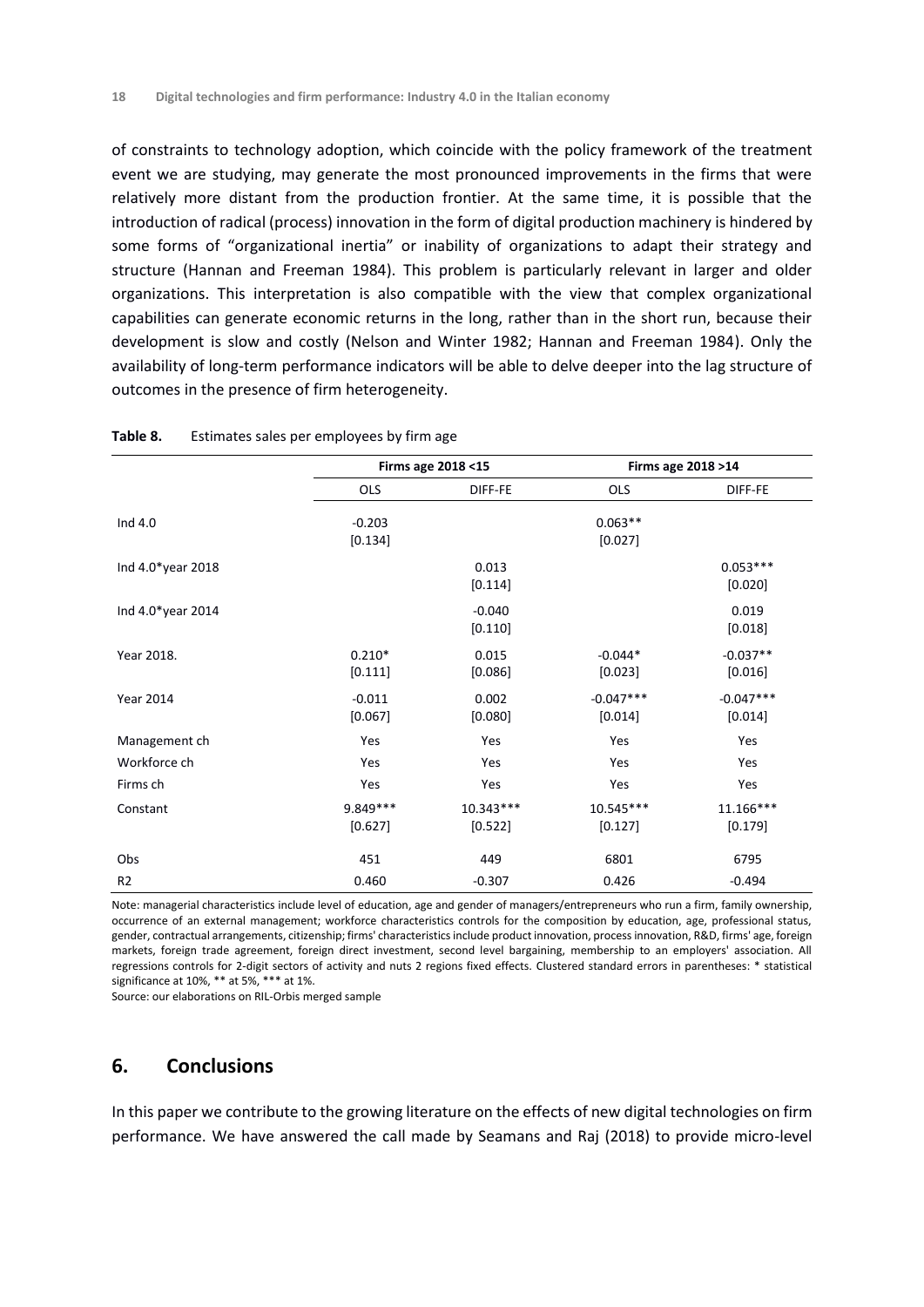evidence on the ongoing process of industrial transformation. We have done so through a detailed analysis of new Italian data that contains rare information of investments in technologies associated with the Industry 4.0 paradigm. The main findings reveal that the adoption of these new technologies has a positive effect on labour productivity, on average wages, and on sales. The economic size of the effect on productivity and sales is approximately twice as large as the effect on average wages. We interpret this as an indication of weak redistribution of gains from technology adoption, in line with the dominant pattern of wage-productivity decoupling detected in several countries over the last decade.

Even though we use novel and highly relevant data and are able to apply an econometric strategy that limits unobserved heterogeneity and endogeneity concerns, our study has course limitations that only newer data and further research could address. Firstly, we observe only short-term performance effects of technology adoption, and it would be extremely interesting to extend the observation of outcomes to a longer period. A potential problem in this direction is the set of effects that the unfolding Covid-19 pandemic is producing on the economic performance of firms, regions and countries. Secondly, even though data on general investments are available with a panel structure, information on specific digital technologies investments is only recorded for the later period by the 2018 survey wave. Repeated observations of specific investments in advanced technologies would be extremely useful for further empirical investigations. Thirdly, the employment implications of technology adoption are certainly among the most important outcomes and an obvious next step in this research agenda. Matched employer-employee data could shed new light on wage dispersion dynamics – arguably polarisation – within firms, but these data are not yet available in connection with firm-level observations of new technology adoption, and in this study we have limited our analysis to average wages, leaving for further research the important problem of the broader workerslevel implications (e.g. quality of work, task structure of work, new hiring and separations, and of course wages). Fourthly, this study has been conducted in a specific context – the Italian economy – and more comparative data are needed to qualify the ability to generalise our findings. When we compare our results with related studies about the performance effects of new technology in France (Acemoglu *et al.* 2020; Domini *et al.* 2021) and in Spain (Koch *et al.* 2021), we all find evidence of a positive impact. In the Italian case, it is very interesting to observe that over the period that we have considered, the most noticeable increments in productivity are observed among firms that in the preadoption period were likely the most distant from the technological frontier. This reinforces the case that, despite the challenges posed by radical process innovation, Industry 4.0 technologies can indeed renew the productive capacity of an economy. It is important to maintain realistic expectations in light of the still limited diffusion of the most advanced technologies, but our findings show demonstrable improvements after adoption, and this arguably strengthens the case for targeted policy support behind this slow and complex process of technological upgrading.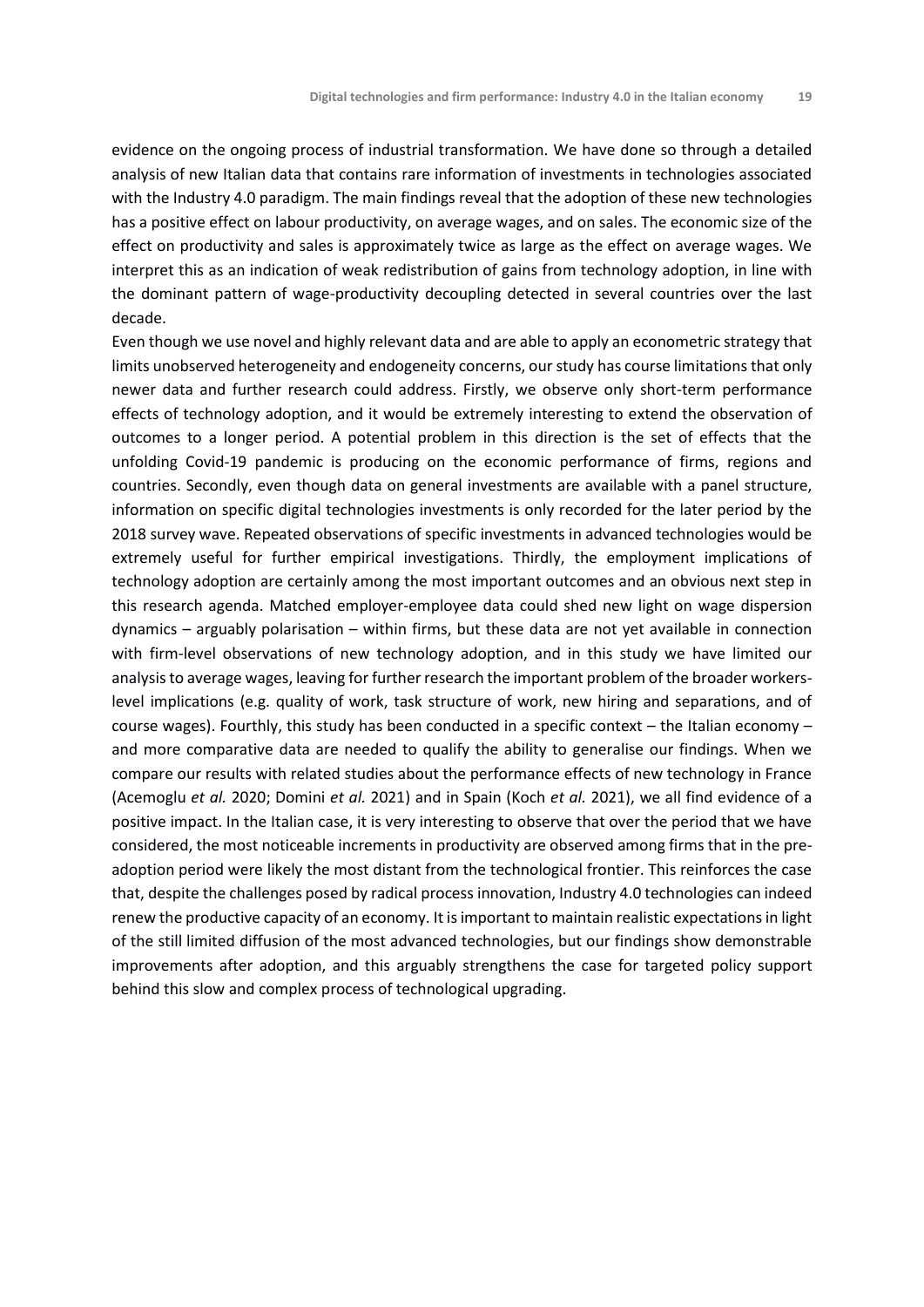## **Appendix**

|                                                                                                                      | Panel component |         |      | <b>Cross sectional component</b> |         |       |
|----------------------------------------------------------------------------------------------------------------------|-----------------|---------|------|----------------------------------|---------|-------|
|                                                                                                                      | Mean            | std dev | N    | Mean                             | std dev | N     |
| Firms' size                                                                                                          |                 |         |      |                                  |         |       |
| 4 <n emp<10<="" of="" td=""><td>0.292</td><td>0.455</td><td>355</td><td>0.299</td><td>0.458</td><td>1965</td></n>    | 0.292           | 0.455   | 355  | 0.299                            | 0.458   | 1965  |
| 9< n of empl<50                                                                                                      | 0.431           | 0.495   | 1210 | 0.393                            | 0.488   | 6863  |
| 49 <n empl<100<="" of="" td=""><td>0.673</td><td>0.470</td><td>310</td><td>0.581</td><td>0.493</td><td>2442</td></n> | 0.673           | 0.470   | 310  | 0.581                            | 0.493   | 2442  |
| 99< n of empl<250                                                                                                    | 0.647           | 0.479   | 231  | 0.645                            | 0.479   | 1753  |
| N of empl>249                                                                                                        | 0.757           | 0.430   | 185  | 0.755                            | 0.430   | 1008  |
| Macroregion                                                                                                          |                 |         |      |                                  |         |       |
| North Ovest                                                                                                          | 0.429           | 0.495   | 811  | 0.396                            | 0.489   | 3955  |
| North East                                                                                                           | 0.418           | 0.494   | 713  | 0.417                            | 0.493   | 3718  |
| Centre                                                                                                               | 0.328           | 0.470   | 428  | 0.392                            | 0.488   | 2860  |
| South                                                                                                                | 0.252           | 0.435   | 339  | 0.258                            | 0.438   | 3498  |
| Sector of activity                                                                                                   |                 |         |      |                                  |         |       |
| Mining, public utilities                                                                                             | 0.386           | 0.489   | 145  | 0.533                            | 0.499   | 698   |
| Food, etc                                                                                                            | 0.408           | 0.493   | 176  | 0.387                            | 0.487   | 824   |
| Textile, furniture, papers                                                                                           | 0.478           | 0.501   | 170  | 0.401                            | 0.490   | 1035  |
| Chemistry, metallurgy etc                                                                                            | 0.499           | 0.501   | 261  | 0.461                            | 0.499   | 1605  |
| Mechanics et al                                                                                                      | 0.592           | 0.493   | 245  | 0.517                            | 0.500   | 1415  |
| Other manufacturing                                                                                                  | 0.511           | 0.501   | 175  | 0.462                            | 0.499   | 870   |
| Construction, real estate                                                                                            | 0.268           | 0.444   | 310  | 0.218                            | 0.413   | 1687  |
| Retail and wholesale trade                                                                                           | 0.353           | 0.479   | 190  | 0.367                            | 0.482   | 2012  |
| Transportation                                                                                                       | 0.363           | 0.482   | 146  | 0.322                            | 0.467   | 858   |
| Hotels, restaurants, tourism                                                                                         | 0.171           | 0.379   | 80   | 0.237                            | 0.426   | 541   |
| Information and communication                                                                                        | 0.525           | 0.502   | 88   | 0.549                            | 0.498   | 754   |
| Insurance, banking and financial services                                                                            | 0.679           | 0.477   | 25   | 0.588                            | 0.494   | 119   |
| Other business services                                                                                              | 0.221           | 0.417   | 114  | 0.373                            | 0.484   | 923   |
| Social, education and health private services                                                                        | 0.368           | 0.484   | 166  | 0.274                            | 0.447   | 690   |
| Firms' age                                                                                                           |                 |         |      |                                  |         |       |
| > 9 years (in 2010)                                                                                                  | 0.394           | 0.489   | 2157 | 0.415                            | 0.493   | 10827 |
| $<$ 10 years (in 2010)                                                                                               | 0.358           | 0.481   | 134  | 0.294                            | 0.456   | 3204  |
| Total                                                                                                                | 0.391           | 0.488   | 2291 | 0.369                            | 0.483   | 14031 |

**Table A1.** Descriptive statistics on I4.0 technologies by firms' size, sector, macro-region and age

Note: sampling weights applied; statistics are referred to the final sample – with no missing values – used for econometric analysis. Source: our elaboration on RIL-Orbis merge sample 2018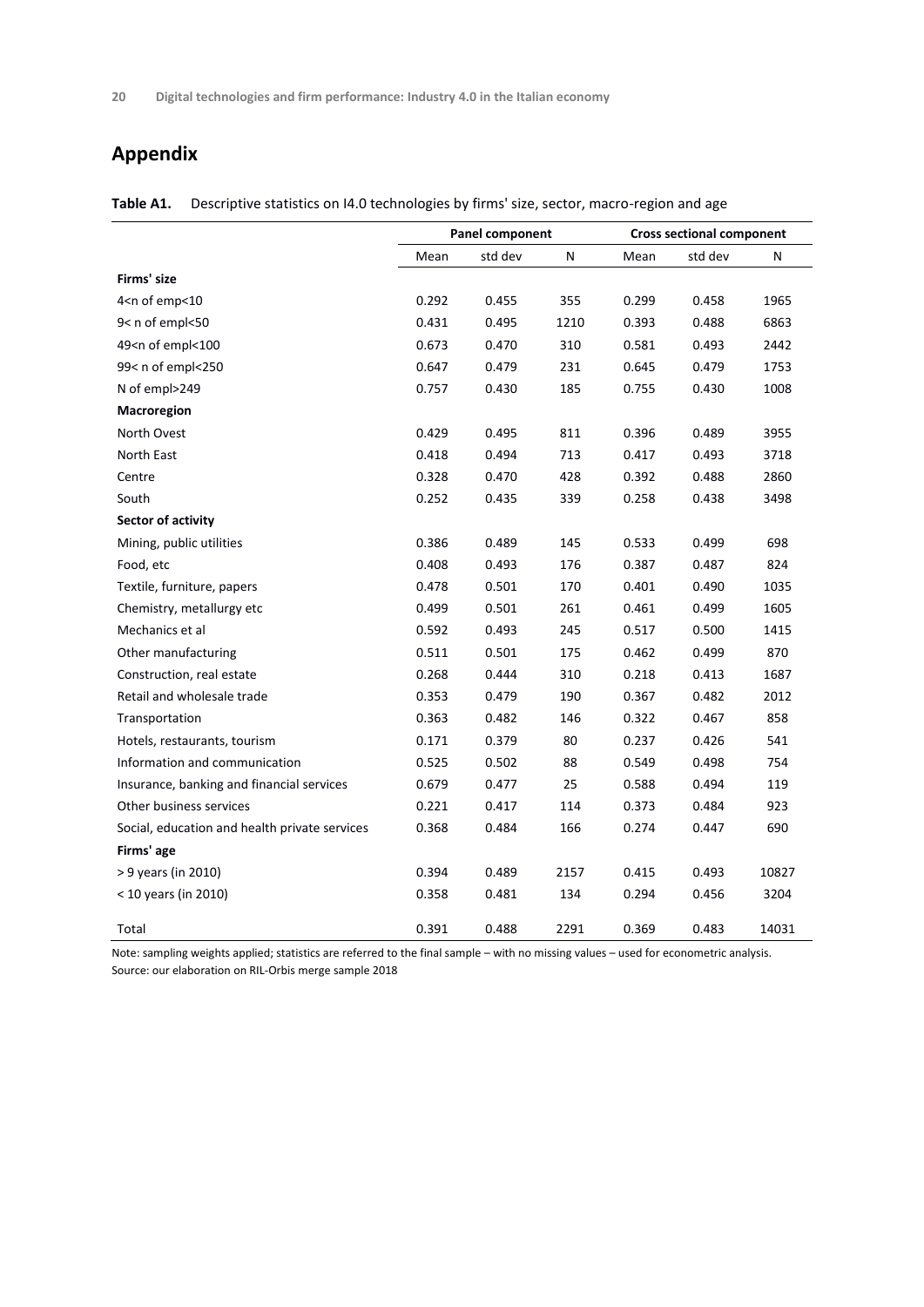## **References**

Acemoglu D. (2002), Directed Technical Change, *Review of Economic Studies*, 69, n.4, pp.781-809

- Acemoglu D. (1998), Why Do New Technologies Complement Skills? Directed Technical Change and Wage Inequality, *The Quarterly Journal of Economics*, 113, n.4, pp.1055-1089
- Acemoglu D., Dorn D., Hanson G.H., Price B. (2014), Return of the Solow paradox? IT, productivity, and employment in US manufacturing, *American Economic Review*, 104, n.5, pp.394-399
- Acemoglu D., Lelarge C., Restrepo P. (2020), Competing with robots. Firm-level evidence from France, *AEA Papers and Proceedings*, 110, pp.383-388
- Acemoglu D., Restrepo P. (2020), Robots and jobs. Evidence from US labor markets, *Journal of Political Economy*, 128, n.6, pp.2188-2244
- Andrews D., Criscuolo C., Gal P. (2016), *The Best versus the Rest. The Global Productivity Slowdown, Divergence across Firms and the Role of Public Policy*, OECD Productivity Working Papers n.5, Paris, OECD Publishing [<https://bit.ly/3etNSVX>](https://bit.ly/3etNSVX)
- Akerman A., Gaarder I., Mogstad M. (2013), The Skill Complementarity of Broadband Internet, IZA Discussion Paper n.7762, Bonn, IZA [<https://bit.ly/3lbO5y8>](https://bit.ly/3lbO5y8)
- Alvarez-Cuadrado F., Van Long N., Poschke M. (2018), Capital-Labor Substitution, Structural Change and the Labor Income Share, *Journal of Economic Dynamics and Control*, 87, issue C, pp.206- 231
- Autor D. (2015), Why are there still so many jobs? The history and future of wrokplace automation, *Journal of Economic Perspectives*, 29, n.3, pp.3-30
- Balsmeier B., Woerter M. (2019), Is this time different? How digitalization influences job creation and destruction, *Research Policy*, 48, n.8, article 103765
- Bartel A., Ichniowski C., Shaw K. (2007), How does information technology affect productivity? Plantlevel comparisons of product innovation, process improvement and worker skills, *The Quarterly Journal of Economics*, 122, n.4, pp.1721-1758
- Basu V., Hartono E., Lederer A.L., Sethi V. (2002), The impact of organizational commitment, senior management involvement, and team involvement on strategic information systems planning, *Information & Management*, 39, n.6, pp.513-524
- Beqiraj E., Fanti L., Zamparelli L. (2019), Sectoral composition of output and the wage share. The role of the service sector, *Structural Change and Economic Dynamics,* 51, special issue, pp.1-10
- Berlingieri G., Blanchenay P., Criscuolo C. (2017), *The great divergence(s)*, OECD Science, Technology and Innovation Policy Papers n.39, Paris, OECD Publishing [<https://bit.ly/2Ohpzjt>](https://bit.ly/2Ohpzjt)
- Bloom N., Van Reenen J. (2011), Human Resource Management and Productivity, in Ashenfelter O., Card D. (eds.)*, Handbook of Labor Economics Vol. 4B*, Amsterdam, Elsevier, pp.1697-1767
- Bloom N., Genakos C., Sadun R., Van Reenen J. (2012), *Management Practices Across Firms and Countries*, NBER Working Paper n.17850, Cambridge MA, NBER
- Bresnahan T.F. (2010), General Purpose Technologies, in Hall B.H., Rosenberg N. (eds.), *Handbook of the Economics of Innovation Vol. 2*, Amsterdam, Elsevier, pp.761-791
- Bresnahan T.F., Brynjolfsson E., Hitt L.M. (2002), Information technology, workplace organization, and the demand for skilled labor. Firm-level evidence, *The Quarterly Journal of Economics*, 117, n.1, pp.339-376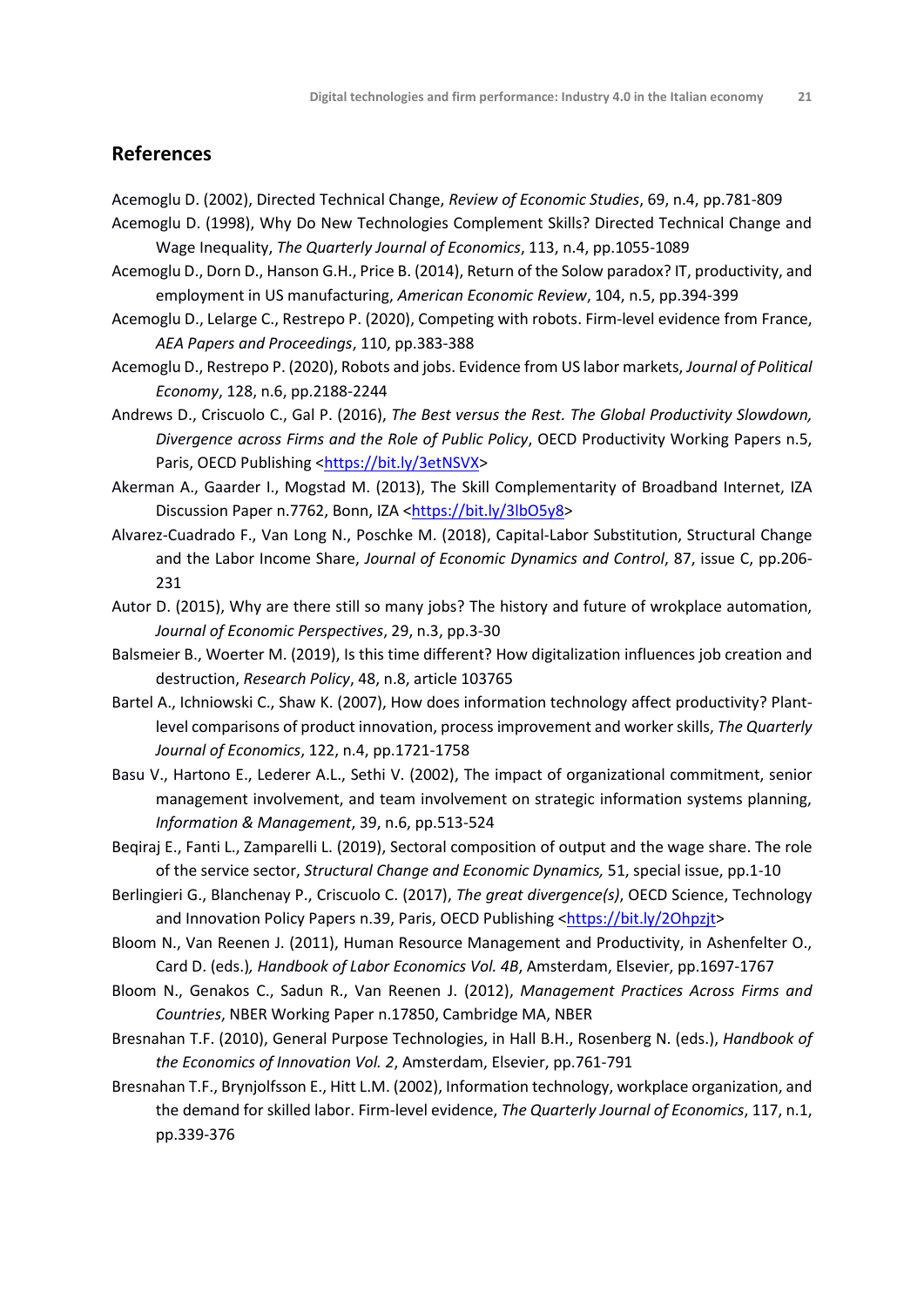- Brynjolfsson E., Hitt L.M. (2003), Computing productivity. Firm-level evidence, *Review of Economics and Statistics*, 85, n.4, pp.793-808
- Brynjolfsson E., Hitt L.M. (2000), Beyond Computation. Information Technology, Organizational Transformation and Business Performance, *Journal of Economic Perspectives*, 14, n.4, pp.23-48
- Brynjolfsson E., McAfee A. (2014), *The second machine age. Work, progress, and prosperity in a time of brilliant technologies*, New York, W.W. Norton & Company
- Brynjolfsson E., McAfee A., Sorell M., Zhu F. (2008), *Scale without mass. Business process replication and industry dynamics*, Harvard Business School Technology & Operations Mgt. Unit Research Paper n.07-016, Boston MA, Harvard Business School
- Brynjolfsson E., Rock D., Syverson C. (2017), *Artificial Intelligence and the Modern Productivity Paradox. A Clash of Expectations and Statistics*, NBER Working Paper n.24001, Cambridge MA, NBER [<https://bit.ly/3rMVkPK>](https://bit.ly/3rMVkPK)
- Bugamelli M., Pagano P. (2004), Barriers to investment in ICT, *Applied Economics*, 36, n.20, pp.2275- 2286
- Carlaw K.I., Lipsey R.G. (2002), Externalities, technological complementarities and sustained economic growth, *Research Policy*, 31, n.8-9, pp.1305-1315
- Cette G., Lopez J., Mairesse J. (2017), Upstream Product Market Regulations, ICT, R&D and Productivity, *Review of Income and Wealth*, 63, n.s1, pp.S68-S89
- Cirillo V., Evangelista R., Guarascio D., Sostero M. (2020a), Digitalization, routineness and employment. An exploration on Italian task-based data, *Research Policy*, article 104079 in press
- Cirillo V., Fanti L., Mina A., Ricci A. (2020b), *Digitizing firms. Skills, work organization and the adoption of new enabling technologies*, Inapp Working Paper n.53, Roma, Inapp
- Cirillo V., Ricci A. (2020), Heterogeneity matters. Temporary employment, productivity and wages in Italian firms, *Economia Politica*, pp.1-27 [<https://bit.ly/3cpnA4t>](https://bit.ly/3cpnA4t)
- Cohen W.M., Levinthal D.A. (1990), Absorptive Capacity. A New Perspective on Learning and Innovation, *Administrative Science Quarterly*, 35, n.1, pp.128-152
- Corrado C., Haskel J., Jona-Lasinio C. (2017), Knowledge spillovers, ICT and productivity growth, *Oxford Bulletin of Economics and Statistics*, 79, n.4, pp.592-618
- Damiani M., Pompei F., Ricci A. (2020), Opting Out, Collective Contracts and Labour Flexibility. Firm‐ Level Evidence for The Italian Case, *British Journal of Industrial Relations*, 58, n.3, pp.558-586
- De Serres A., Scarpetta S., Maisonneuve D. (2001), Falling wage share in Europe and the United States. How important is aggregation bias?, *Empirica*, 28, n.4, pp.375-401
- DeStefano T., Kneller R., Timmis J. (2018), Broadband infrastructure, ICT use and firm performance. Evidence for UK firms, *Journal of Economic Behavior & Organization*, 155, issue C, pp.110-139
- Dosi G. (2012), *Economic Organization, Industrial Dynamics and Development*, Cheltenham UK, Edward Elgar Publishing
- Dosi G., Nelson R.R., Winter S.G. (2000), *The nature and dynamics of organizational capabilities*, Oxford, Oxford University Press
- Felten E.W., Raj M., Seamans R. (2018), A Method to Link Advances in Artificial Intelligence to Occupational Abilities, *AEA Papers and Proceedings*, 108, pp.54-57
- Gal P., Nicoletti G., Renault T., Sorbe S., Timiliotis C. (2019), *Digitalisation and productivity. In search of the holy grail – Firm-level empirical evidence from EU countries*, OECD Economics Department Working Papers n.1533, Paris, OECD Publishing [<https://bit.ly/38xB4Ki>](https://bit.ly/38xB4Ki)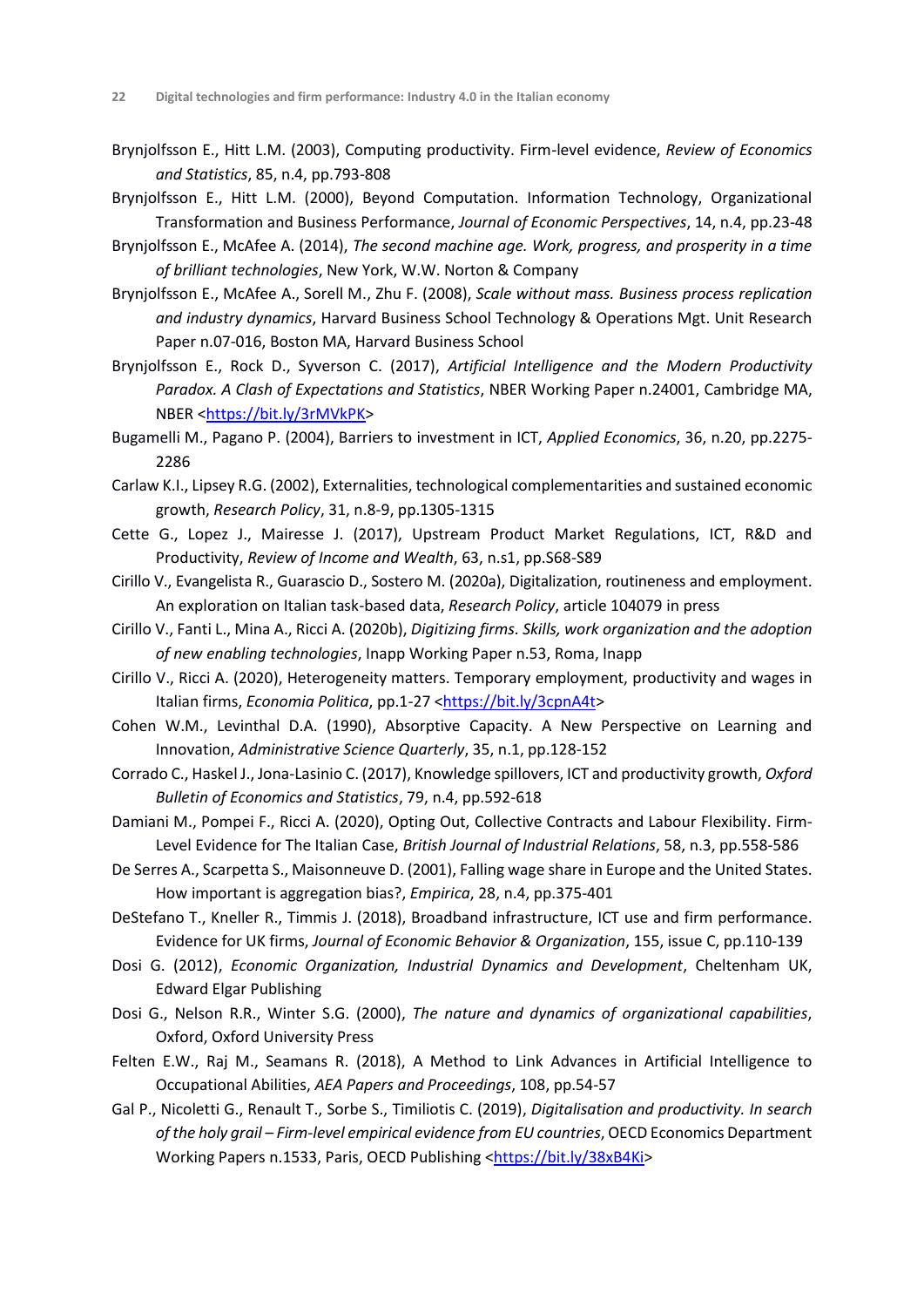- Gordon R.J. (2012), *Is US economic growth over? Faltering innovation confronts the six headwinds,*  CEPR Policy Insight n.63, London, CEPR [<https://bit.ly/3crcb47>](https://bit.ly/3crcb47)
- Goos M., Manning A., Salomons A. (2014), Explaining job polarization: routine-biased technological change and offshoring, *American Economic Review*, 104, n.8, pp.2509-2526
- Graetz G., Michaels G. (2018), Robots at work, *Review of Economics and Statistics*, 100, n.5, pp.753- 768
- Greenwood J., Hercowitz Z., Krusell P. (1997), Long-run implications of investment-specific technological change, *American Economic Review*, 87, n.3, pp.342-362
- ILO, OECD (2015), *The Labor Share in G20 Economies*, Report prepared for the G20 Employment Working Group Antalya, Turkey, 26-27 February [<https://bit.ly/3qDRw1W>](https://bit.ly/3qDRw1W)
- IMF International Monetary Fund (2017), *World Economic Outlook, April 2017. Gaining Momentum?*, Washington, IMF
- Jorgenson D.W. (2001), Information technology and the U.S. Economy, *American Economic Review*, 91, n.1, pp.1-32
- Jovanovic B., Rousseau P.L. (2005), General Purpose Technologies, in Aghion P., Durlauf S. (eds.) *Handbook of Economic Growth Vol. 1B*, Amsterdam, Elsevier, pp.1181-1224
- Kagermann H., Wahlster W., Helbig J. (2013), *Securing the future of German manufacturing industry. Recommendations for Implementing the strategic initiative Industrie 4.0. Final report of the Industrie 4.0 Working Group*, München, acatech - National Academy of Science and Engineering [<https://bit.ly/2OKB8PU>](https://bit.ly/2OKB8PU)
- Karabarbounis L., Neiman B. (2014), The global decline of the labor share, *The Quarterly Journal of Economics,* 129, n.1, pp.61-103
- Koch M., Manuylov I., Smolka M. (2021), Robots and Firms, *Economic Journal,* article in press
- Mohnen P., Polder M., van Leeuwen G. (2018), *ICT, R&D and Organizational Innovation. Exploring Complementarities in Investment and Production*, NBER Working Paper n.25044, Cambridge MA, NBER [<https://bit.ly/3cujXtX>](https://bit.ly/3cujXtX)
- Nambisan S. (2017), Digital entrepreneurship. Toward a digital technology perspective of entrepreneurship, *Entrepreneurship Theory and Practice*, 41, n.6, pp.1029-1055
- NAS National Academies of Sciences, Engineering, and Medicine (2017), *Information Technology and the U.S. Workforce. Where Are We and Where Do We Go from Here?*, Washington DC, National Academies Press
- OECD (2019), Productivity Growth in the Digital Age, *OECD Going Digital Policy Note*, Paris, OECD [<https://bit.ly/3tmUsBX>](https://bit.ly/3tmUsBX)
- OECD (2018), Decoupling of wages from productivity. What implications for public policies, *OECD Economic Outlook*, issue 2, pp.51-65 [<https://bit.ly/30H9Bla>](https://bit.ly/30H9Bla)
- Pak M., Schwellnus C. (2019), *Labour share developments over the past two decades. The role of public policies*, OECD Economics Department Working Papers n.1541, Paris, OECD Publishing [<https://bit.ly/3bHQH3V>](https://bit.ly/3bHQH3V)
- Pieri F., Vecchi M., Venturini F. (2018), Modelling the joint impact of R&D and ICT on productivity. A frontier analysis approach, *Research Policy*, 47, n.9, pp.1842-1852
- Schwellnus C., Kappeler A., Pionnier P. (2017), The Decoupling of Median Wages from Productivity in OECD Countries, *International Productivity Monitor*, 32, pp.44-60